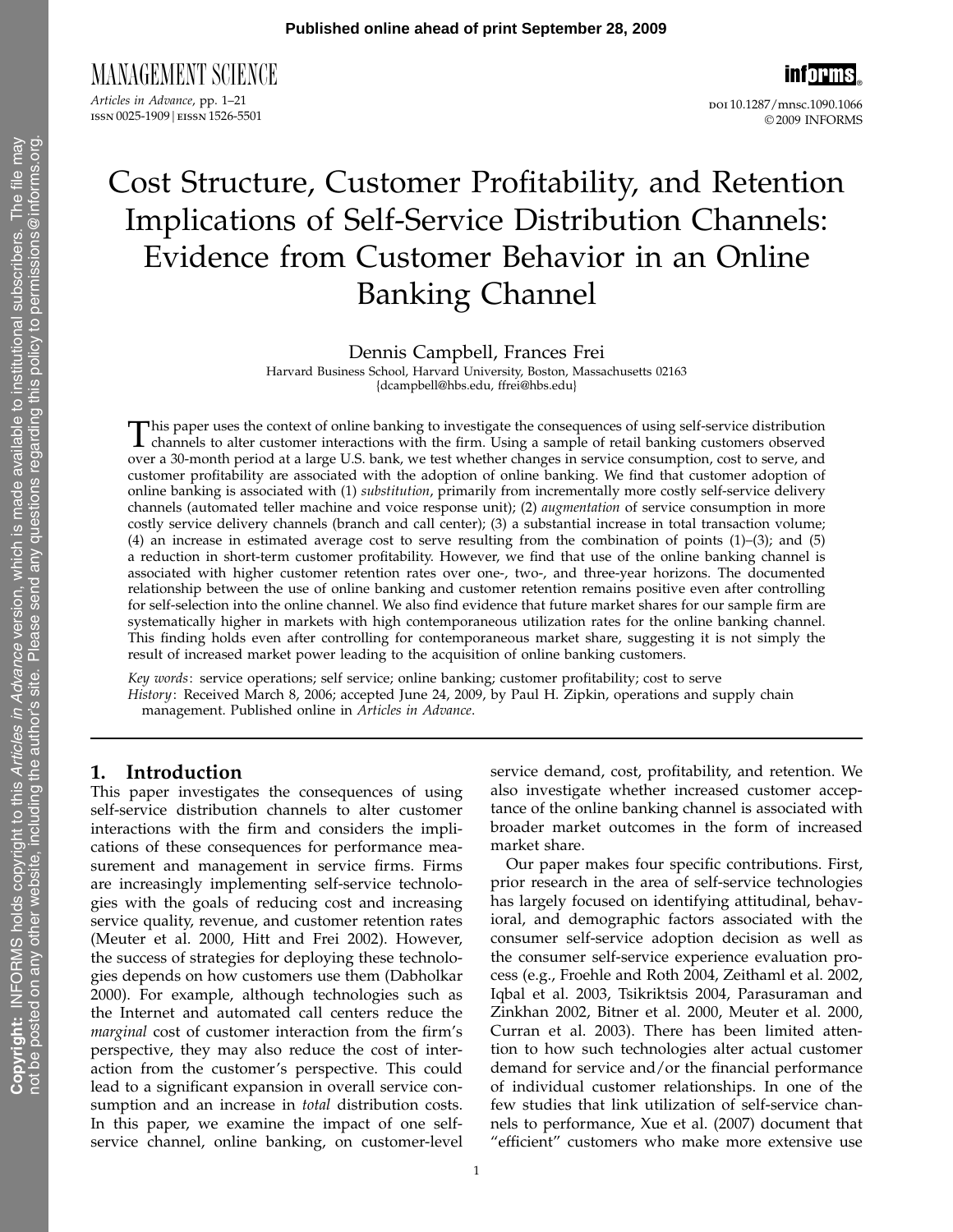of self-service channels are more profitable than customers who are less efficient in their use of these channels. In this paper, we build on this literature to investigate the behavioral change around the adoption of online banking and attempt to identify a causal link between self-service adoption and performance.

Second, existing research in the operations management literature has specifically examined the online banking channel and found that online customers tend to be more profitable than offline customers (Hitt and Frei 2002, Xue et al. 2007).<sup>1</sup> However, because this past research leaves the issue of postadoption behavioral change as an open empirical issue, it remains unclear whether these differences are the result of more profitable customers selecting into the technology rather than being caused by its adoption (Hitt and Frei 2002). This is an important distinction, because distribution strategies in many retail banks involve allocating resources to actively migrating customers to online banking under the assumption that cost, revenue, and retention benefits will follow. We build on this literature to examine the extent to which performance differences among online and offline customers result from postadoption individual behavioral change as opposed to selection of more profitable customers into the online channel.

Third, prior literature has documented that oneyear customer retention rates are increasing in the utilization of self-service channels (Hitt and Frei 2002, Xue et al. 2007). There are two potential alternative explanations for the increases associated with the use of self-service channels: (1) the use of selfservice channels such as online banking may increase retention rates through increased switching costs, enhanced service quality, or both (Dabholkar 1991, Bitner et al. 2000, Buell et al. 2009); or (2) increased retention rates may simply reflect a particularly loyal segment of customers self-selecting into the online channel. In this paper, we attempt to isolate the effect of online banking on customer retention through the use of instrumental variable techniques designed to control for the self-selection. We also contribute to the literature by examining the relationship between online banking and customer retention over a multiyear horizon. Extending our analysis beyond the oneyear horizon common in previous studies allows us to

identify potentially changing patterns in the strength of the self-service retention link further into the duration of the customer relationship.

Finally, prior studies have not examined the link between market outcomes and the use of self-service channels by the firm's customers. Broad acceptance of self-service channels among its customer base may help a firm maintain or increase market shares to the extent that such channels attract relatively more profitable customers or increase retention rates. We provide initial evidence on the extent to which market shares are associated with the utilization of the online banking channel among a firm's customer base.

Although self-service technologies vary significantly across service industries and individual service firms, banking represents an ideal setting to investigate the consequences of using self-service channels to alter customer-firm interactions for two reasons. First, in service firms such as retail banks, variation in the demand for organizational resources is tied directly to customer behavior (Chase 1978, 1981; Cooper and Kaplan 1999; Fitzsimmons and Fitzsimmons 2001). As a result, customer interaction is widely regarded as a key driver of cost and profitability in the banking industry. Second, banks have a relatively long history of introducing technologies aimed at lowering the costs of customer interaction (e.g., automated teller machines (ATMs), touch-tone banking, centralized telephone call centers, and online banking; Clemons et al. 2002, Frei and Harker 2000, Roth and van der Velde 1989). Anecdotal evidence, however, suggests that the introduction of these supposedly less-expensive means of interaction has increased the total cost of service distribution (Frei and Harker 2000). Among these technologies, online banking is a particularly interesting innovation to study because it represents an area where many firms have pursued strategies aimed at simultaneously reducing costs, increasing revenue, and increasing customer retention with little or no recognition that tradeoffs might exist (Hitt et al. 1999).

Using a variety of panel data methods on a large sample of retail banking customers observed over a 30-month period at a large U.S. bank, we test whether changes in service consumption, cost, and customer profitability at the individual level are associated with the adoption of online banking. We find that customer adoption of online banking is associated with (1) substitution, primarily from incrementally more costly self-service delivery channels (ATM and voice response unit (VRU)); (2) augmentation of service consumption in more costly service delivery channels (branch and call center); (3) a substantial increase in total transaction volume; (4) an increase in estimated average cost to serve resulting from the combination of points  $(1)$ – $(3)$ ; and  $(5)$  a reduction in shortterm customer profitability. However, we find that

<sup>&</sup>lt;sup>1</sup> In one of their tests, Hitt and Frei (2002) do exploit a "pseudo time series" based on variation in product adoption dates to test whether the use of online banking is associated with increased product adoption rates. However, their primary analyses of customer profitability, retention, and cross-sell rates are cross-sectional in nature. Empirical results reported in Xue et al. (2007) add to the evidence of Hitt and Frei (2002) by demonstrating that customers with a longer tenure in the online channel tend to be more profitable than both offline customers and online customers with less experience in the channel.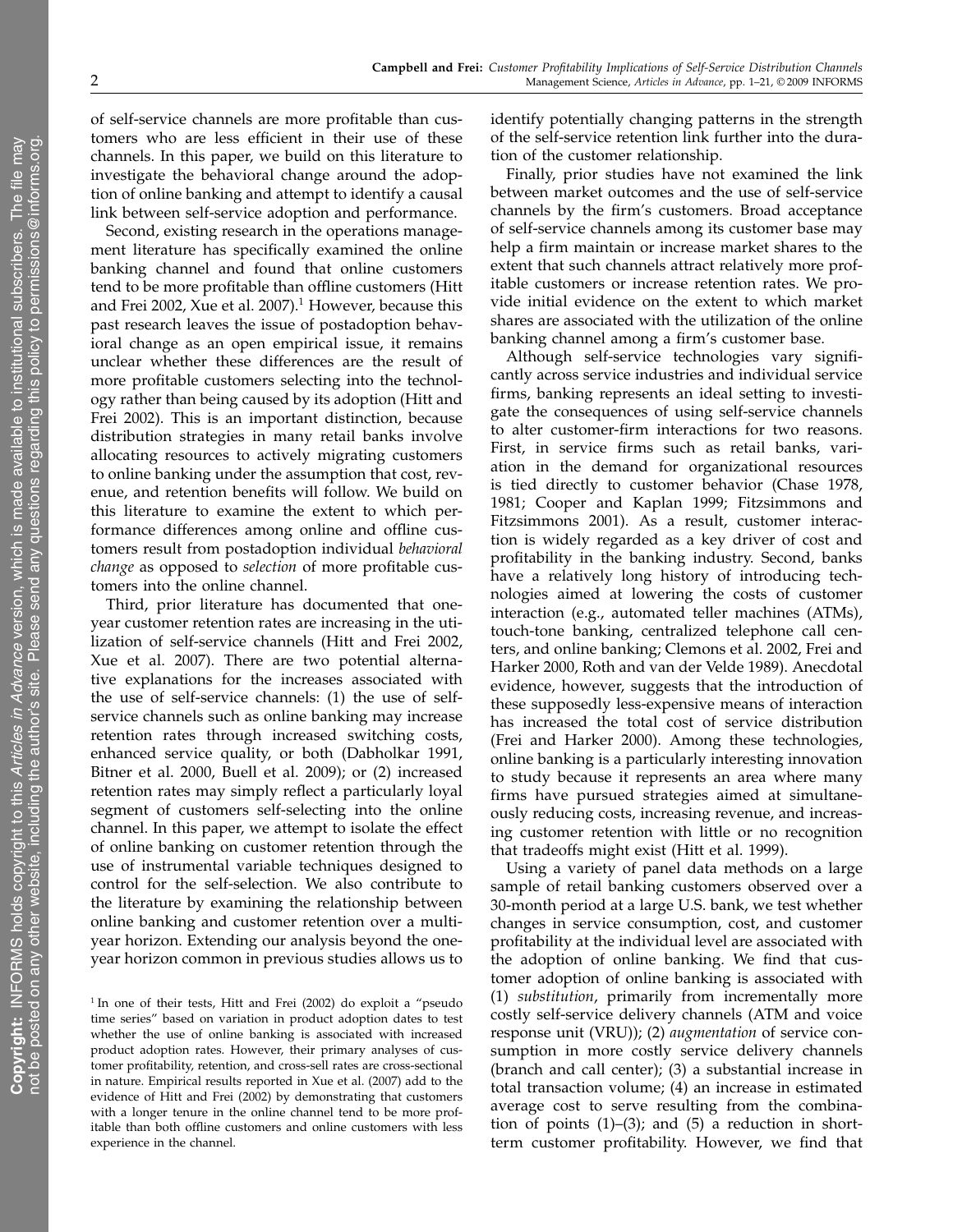use of online banking is associated with higher customer retention rates over one-, two-, and three-year horizons. The documented relationship between the use of online banking and customer retention remains positive even after controlling for self-selection into the online channel. We also find evidence that future market shares for our sample firm are systematically higher in markets with high contemporaneous utilization rates for the online banking channel. This finding holds even after controlling for contemporaneous market-share, suggesting it is not simply the result of increased market power leading to the acquisition of online banking customers.

The focus of this paper on a specific self-service technology and the use of data from a single firm limit the generalizability of our results. However, the detailed data we are able to obtain from our field site allows a unique opportunity to examine the performance implications of self-service distribution channels in the context of online banking. Future research can make a considerable contribution by examining the performance implications of firm investments in self-service distribution channels for other technologies in other industries. There also remains a significant opportunity to examine how firm investments in capability enhancement and customer management strategies (e.g., pricing, penalties, service tiers, etc.) in existing self-service channels affect the performance of customer relationships in these channels.

The remainder of the paper proceeds as follows. Section 2 reviews related literature from marketing and operations management and develops hypotheses based on this literature. We discuss our research site and data in §3. Section 4 presents the research design and methodology used in this study. Results are presented in §5. We end with a discussion and conclusions in §6.

# 2. Literature Review and Hypothesis Development

In this section, we draw on findings in the literature on consumer self-service adoption decisions as well as the conceptual literature on customer involvement in services (e.g., Chase 1978, 1981) to argue that the adoption of self-service distribution channels fundamentally changes the economics of service interaction from both the firm's and the customer's perspective. We organize our hypotheses around the implications of self-service adoption for cost structure, customer profitability, and customer retention.

### 2.1. Cost Structure

The implications of customer involvement in the "production" of services have been discussed in the operations management literature for more than two

decades, starting with the work of Chase (1978, 1981), Sasser (1976), and Lovelock and Young (1979). Customer involvement in the service production process implies that adoption of self-service technologies can affect the economics of service production from both the firm's and the customer's perspective. The overall cost-structure implications for firms depend not only on how such technologies affect the marginal cost of providing service but also on how such technologies affect customers' consumption of service resources. The use of self-service technologies may result in a reduction in the consumption of service resources per service interaction, but they may also affect the customers' demand for service in ways that increase the overall demand for service resources.

Self-service channels are widely regarded as having the potential to lower the marginal cost of service interaction from the firm's perspective by substituting variable cost labor for relatively fixed-cost technology assets (Sasser 1976). Self-service technologies may also lower the marginal cost of service interaction from the customer's perspective through increased convenience, accessibility, and/or reductions in wait times (Curran et al. 2003, Bitner et al. 2000, Marshall et al. 1988, Zeithaml and Gilly 1987). A lower marginal interaction cost from the customer's perspective can affect a firm's cost structure by changing both the overall customer demand for service interactions and the relative rates of substitution from alternative service delivery channels.

In the context of the specific technology of online banking, banks hope to achieve lower costs through a "substitution effect" in which customers migrate transactions from relatively more costly offline channels to the online channel. Cost reductions would then follow in two specific ways. First, steps performed by decentralized labor in the branches could be performed by centralized labor or automated with technology. Second, customers could perform process steps that the firm had previously performed. Both of these changes would result in a lower use of service resources and, hence, cost per interaction, thereby lowering overall distribution costs. However, this channel can significantly lower the cost of interaction from the customer's perspective, leading to a higher demand for service transactions. Customers interacting through the online channel may not incur the opportunity costs (e.g., time) that stem from, for instance, traveling to the bank branch or ATM and waiting in queues. This raises the possibility of a "volume effect," in which total transaction volume increases because of increased demand for transactions in the online channel more than offset any associated reductions in transaction demand in offline channels.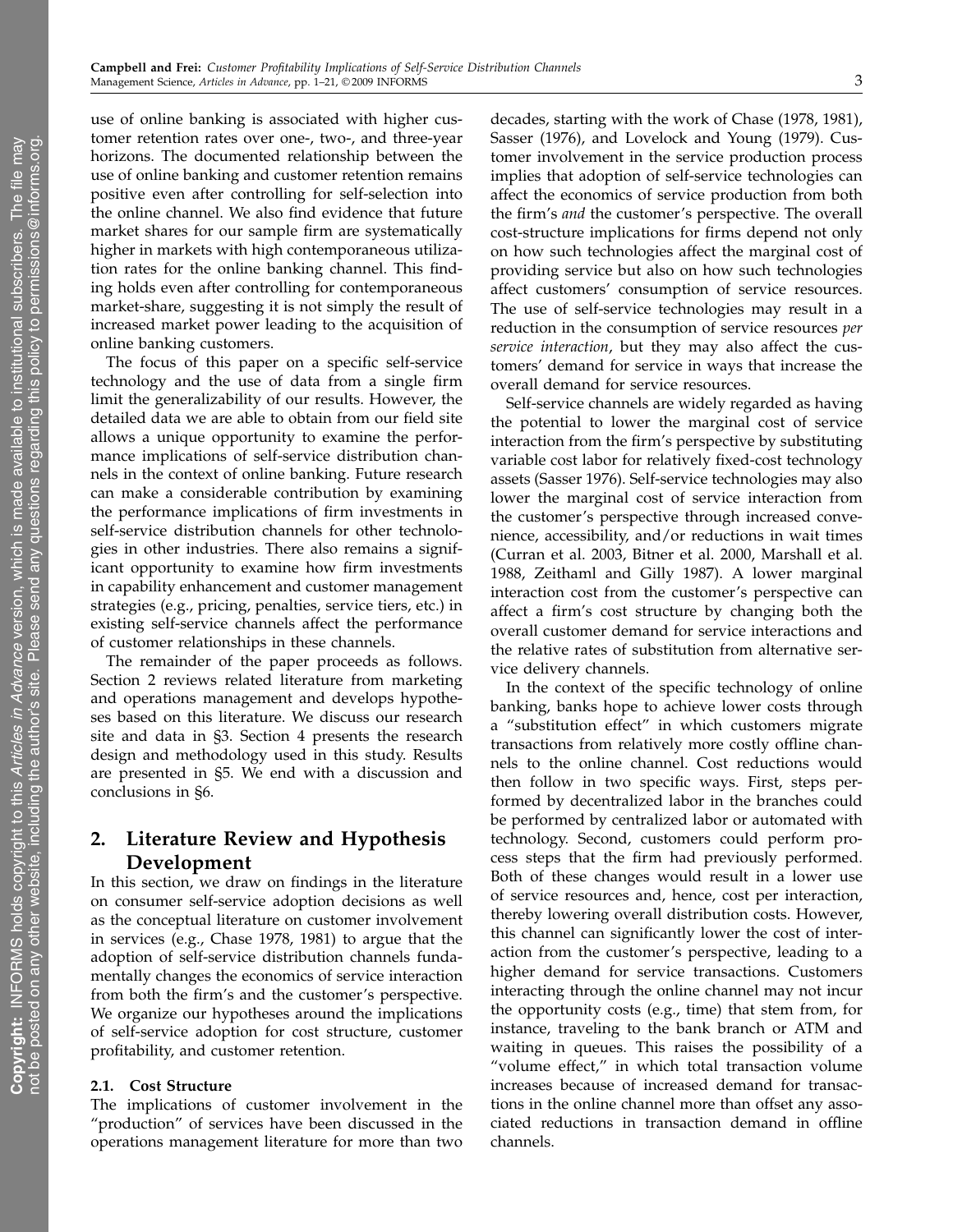Additionally, even the degree to which substitution of service demand from offline channels will occur is unclear for at least two reasons. First, substitution of service demand between online and offline channels may be limited to the extent that the mix of services available across a firm's portfolio of self-service and employee-assisted service channels is not constant. For example, not all banking transactions can be performed in all channels (e.g., not all transactions are substitutable). Paper-based transactions such as withdrawals and deposits cannot be performed via online banking. In the banking setting, substitution is most likely to occur from offline self-service delivery channels, where the mix of available services is most similar to that offered by online banking (e.g., automated call centers).

Second, self-service technologies allow customers to control service delivery in a manner that more closely meets their needs (Dabholkar 1991). In a multichannel setting, increased customer control of the service production process may allow the customer to customize her portfolio of interactions with the service firm across channels (Bitner et al. 2000). This is consistent with survey-based research, which has found that the importance attached to face-to-face contact actually increased significantly as the importance attached to remote interactions increased. This result suggests that banking customers want increasing access to all available delivery channels and do not necessarily regard them as mutually exclusive or substitutable (Durkin et al. 2003). Moreover, additional surveybased research suggests that electronic channels may allow banking customers to become more efficient "money managers" (Barczak et al. 1997). Because a primary function of online banking is to allow customers continuous access to detailed information on their accounts, adoption of this self-service technology may lead to increased information monitoring and, in turn, more active account management in offline assisted-service channels such as branches and call centers, where employees are available to field inquiries and a broader mix of services is available. This raises the possibility that online banking could have an *augmentation* effect rather than a *substitution* effect in assisted-service channels.

Thus, self-service technologies such as online banking—which lower the cost per transaction from the customer's perspective—can lead to either a "substitution" effect (customers shift transactions from offline channels to the lower-cost online channel) or an "augmentation" effect (customers increase transaction consumption in offline channels). Based on the arguments above, to the extent that these effects are present, the substitution effect is most likely to be found in offline self-service channels, whereas either

substitution or augmentation effects are distinct possibilities in offline assisted-service channels. Moreover, either of these potential effects from adoption of the online channel can coincide with a "volume" effect (customers facing a lower implicit cost of transacting via the online channel increase overall service consumption). If *substitution* effects dominate in offline channels, then a volume effect could arise if increased demand for transactions in the online channel more than offsets any associated reductions in transaction demand in offline channels. If augmentation effects dominate in offline channels, then a volume effect would arise naturally, because of increased demand for transactions in both offline and online channels.

To examine these potential service demand effects, we test the following hypotheses. Because of the difficulty in making directional predictions on changes in transaction demand in some channels, and to clarify when we do and do not make such predictions, we state all hypotheses in both null and alternative form.

HYPOTHESIS  $1_0$  (H $1_0$ ). Transactions in offline selfservice channels do not change following the adoption of the online channel.

HYPOTHESIS  $1_A$  (H1<sub>A</sub>). Transactions in offline selfservice channels decrease following the adoption of the online channel ("Substitution Effect").

HYPOTHESIS  $2<sub>0</sub>$  (H2<sub>0</sub>). Transactions in offline assistedservice channels do not change following the adoption of the online channel.

HYPOTHESIS  $2_A$  (H2<sub>A</sub>). Transactions in offline assistedservice channels change following the adoption of the online channel ("Substitution Effect" or "Augmentation Effect").

HYPOTHESIS  $3<sub>0</sub>$  (H3<sub>0</sub>). Total transaction volume does not change following the adoption of the online channel.

HYPOTHESIS  $3_A$  (H $3_A$ ). Total transaction volume increases following the adoption of the online channel ("Volume Effect").

Any realized cost reduction from the customer adoption of self-service channels depends on the extent to which customers substitute transactions from (or augment transactions in) traditional offline channels, the degree of any associated increases in overall transaction volume, and the estimated cost of providing service through different channels. We investigate how the substitution, augmentation, and volume effects combine to affect overall cost service under reasonable assumptions regarding the cost per transaction for offline and online channels. In particular, we estimate the full cost implications of changes in individual customer behavior surrounding the adoption of online banking by combining our estimates of changes in transaction consumption by channel with reasonable estimates of the cost of performing transactions in each channel.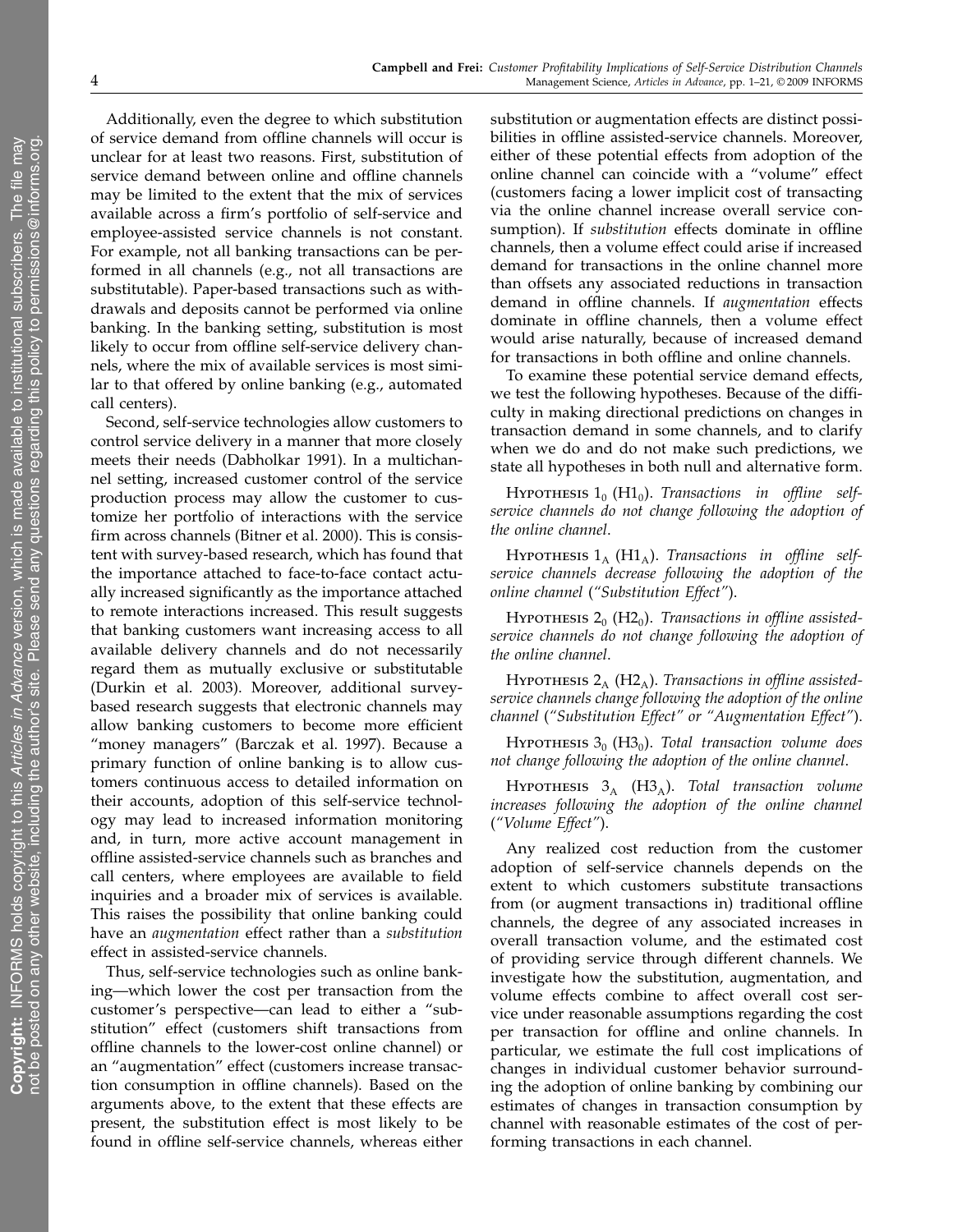### 2.2. Customer Profitability

Customer involvement in services also implies that self-service channels may alter the customer's marginal benefits from service interaction through enhanced control and perceived service quality (Dabholkar 1991, 1996; Bitner et al. 2000). A greater ability for the customer to control and customize the service experience may lead to higher customer satisfaction (Meuter et al. 2000) and hence higher rates of repurchases and revenues for the firm. Alternatively, greater control over the service experience may allow customers who adopt self-service channels to more closely manage their relationships with service firms and to gain similar levels of service consumption at a lower price. Both of these potential effects are possibilities in the specific case of the online banking selfservice channel.

Banks have increasingly turned to profitability enhancement as a rationale for ongoing investments in their online banking capabilities. They believe that the added convenience of the online channel will encourage customers to consolidate more of their activity in one bank through increasing both the number of products held (cross-selling) and the average balance held per product (Hitt et al. 1999, Hitt and Frei 2002, Shevlin et al. 2002, Hoffman 2002). Customer adoption of online banking may lead to either or both of these benefits to the extent that greater control over the service experience from multiple points of access to the same services leads to an increase in perceived service quality.

However, Hitt and Frei (2002) found in their sample of banks that increased product adoption is not a strong driver of the difference in estimated value between electronic and traditional banking customers. In addition, many standard checking and savings accounts earn little to no interest for consumers. Researchers have puzzled over why consumers keep assets in such low-return accounts while simultaneously holding high levels of debt, for instance, on credit cards (Gross and Souleles 2002). One potential explanation is the existence of some form of transaction costs, such as the inconvenience associated with closely managing balances in bank accounts. The increased convenience and control associated with online banking may reduce such transaction costs, allowing customers to more efficiently manage their money (Barczak et al. 1997) by transferring excess balances more frequently to higher-yield accounts within the same institution or among multiple institutions. Either case could yield a reduction in net-interest revenue. Alternatively, customers holding accounts with minimum balance requirements could use the added convenience and control to manage balances just above the minimum, thereby potentially avoiding fees.

Because a range of effects are possible, we examine the customer-profitability implications of online banking by testing the following hypothesis (stated in both null and alternative form):

HYPOTHESIS  $4_0$  (H $4_0$ ). There is no change in customer profitability following adoption of the online channel.

HYPOTHESIS  $4_A$  (H $4_A$ ). There is a change in customer profitability following adoption of the online channel.

### 2.3. Customer Retention

Customers incur implicit fixed costs from adopting self-service technologies. These implicit costs include the costs of learning to use a new technology as well as the costs of establishing a relationship through a new channel (Klemperer 1987). Although these costs are sunk once the investment in a self-service relationship by the customer is made, they are relevant to the customer when considering the choice of remaining with a service provider or incurring the same costs to establish a similar relationship with another provider. Thus, customer adoption of self-service technologies may result in long-term benefits to the firm through higher customer retention rates.

Because acquisition expenses associated with new accounts are so high, financial services firms are increasingly looking to electronic channels to increase customer retention rates. Online channels may create additional customer switching costs and improve retention either because of increased product utilization or because of implicit switching costs such as those created by learning to use a new technology (Chen and Hitt 2002). However, customer use of online banking may reduce the importance of a bank's physical presence in any given local market, making customers more willing to switch to alternative providers with more favorable fees and interest rates. To investigate these effects, we test the following hypothesis (stated in both null and alternative form):

HYPOTHESIS  $5<sub>0</sub>$  (H $5<sub>0</sub>$ ). There is no association between customer retention and the use of online banking.

HYPOTHESIS  $5_A$  (H $5_A$ ). There is an association between customer retention and the use of online banking.

Some evidence exists in the literature that the use of online banking is associated with customer retention rates (Hitt and Frei 2002, Xue et al. 2007). However, prior research is silent on whether this result is due to a particularly loyal segment of customers selecting into the channel or is a result of increased switching costs, enhanced service quality, or both (Dabholkar 1991, Bitner et al. 2000). We attempt to estimate a causal link between online banking and customer retention by testing H4 after controlling for customer self-selection into the online banking channel.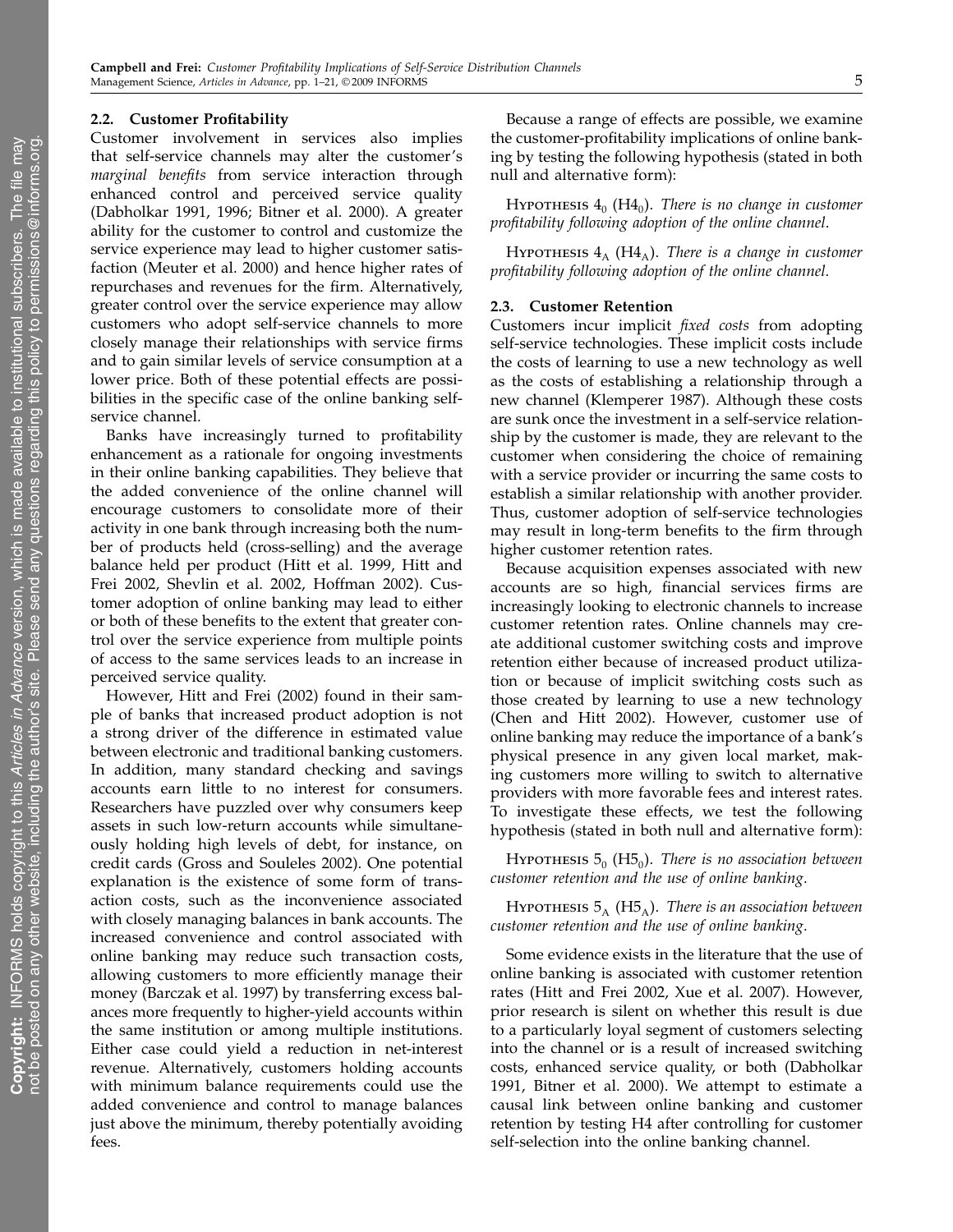A direct corollary of our customer-level hypotheses is that use of online banking among a firm's customer base may be associated with market-level performance. If the online banking channel attracts more profitable customers and/or decreases the likelihood that they defect to competitors, then a firm should have higher market shares in markets where it has achieved higher rates of use of online banking among its customer base (higher "online banking penetration rates"). To investigate the extent to which online banking is associated with market-level performance outcomes, we test the following hypothesis:

HYPOTHESIS  $6<sub>0</sub>$  (H $6<sub>0</sub>$ ). There is no association between market share and the degree of online banking penetration among a firm's customer base.

HYPOTHESIS  $6_A$  (H $6_A$ ). Market share is increasing in the degree of online banking penetration among a firm's customer base.

# 3. Research Site and Data Collection

### 3.1. Research Site

Our research site (hereafter referred to as "National Bank") is one of the largest diversified financial service firms in the United States It serves millions of customers through more than 3,000 branches in more than 20 states and also services customers through electronic delivery channels such as telephone banking, ATMs, and the Internet. The bank provides a variety of traditional financial products and services, in line with those that could be found at other banks of similar size and scope, and considers its retail deposit customers its core customer base. Because of its size and operation across multiple states, National Bank serves customers across a broad range of demographic profiles, making it unlikely that its customers would differ substantially from those of most large traditional banks. National Bank was a top performer among its industry peer group during the timeframe of this study  $(2003–2007)$ , earning annual stock returns that averaged approximately  $6.5\%$  higher than its competitors over this period.<sup>2</sup>

Throughout the past decade, the bank has pursued a variety of alternative distribution strategies to lower costs. These strategies have ranged from colocation of branches (e.g., supermarket branches) to active programs for migrating branch traffic to ATMs. The impetus for most of these strategies came from either the bank's own internal data or industry data that estimated huge cost differentials for servicing a transaction through traditional branches versus nontraditional branch formats and, in particular, electronic distribution channels.

<sup>2</sup> Source. MorningStar. Industry peer group used for comparison: Super Regional Banks.

3.1.1. Online Banking at Our Research Site. Our research site offers a variety of services through its online channel, including the ability to query account history, open new accounts, perform balance transfers, and pay bills electronically. The company was an early innovator in electronic banking, being among the first group of financial institutions to introduce online banking through the Internet. The bank's strategy for the online channel largely mirrors the threepart value proposition discussed in the previous section: cost reduction, revenue enhancement, and customer retention. Consistent with this strategy, the bank has aggressively encouraged customer migration to the online channel to reduce costs and increase the profitability of its customer base. Fees are not charged for the basic online banking service, reflecting the bank's desire to encourage adoption in the hopes of realizing cost, revenue, and retention benefits.

### 3.2. Data Collection

The primary data for this study consist of a random sample of 100,000 customers who enrolled in the online banking channel during 2006. We have constructed an unbalanced monthly panel data set on these customers for the 30-month period ranging from December 2004 to May 2007 consisting of monthly transactions disaggregated by channel, number of accounts by type of product (checking, loan, or investment), balances by product type, customer profitability, tenure with the bank, and age.

To examine the customer retention effects of online banking, we use a second data set consisting of a random sample of 100,000 customers drawn from the population of all National Bank customers (both online and offline) as of the end of December 2003. This second data set consists of these customers' online channel enrollment status, number of online transactions performed during 2003, tenure, age, number of accounts, and balances by product type. In this second data set, all these variables are defined as of year-end 2003. However, we also observe each customer's relationship status (e.g., retained or defected) as of year-end 2004, 2005, and 2006. This allows us to investigate customer retention over a multiyear horizon.

3.2.1. Transactions by Channel. For each customer, we observe the total number of monthly transactions through the online banking, branch, ATM, call center, and VRU channels.<sup>3</sup> Access to transaction data by channel allows us to separately test hypotheses about the effect of online banking on service consumption in offline self-service and assistedservice channels (H1, H2). Table 1 shows the distribution of the types of transactions performed through

<sup>&</sup>lt;sup>3</sup> The VRU is an automated call center.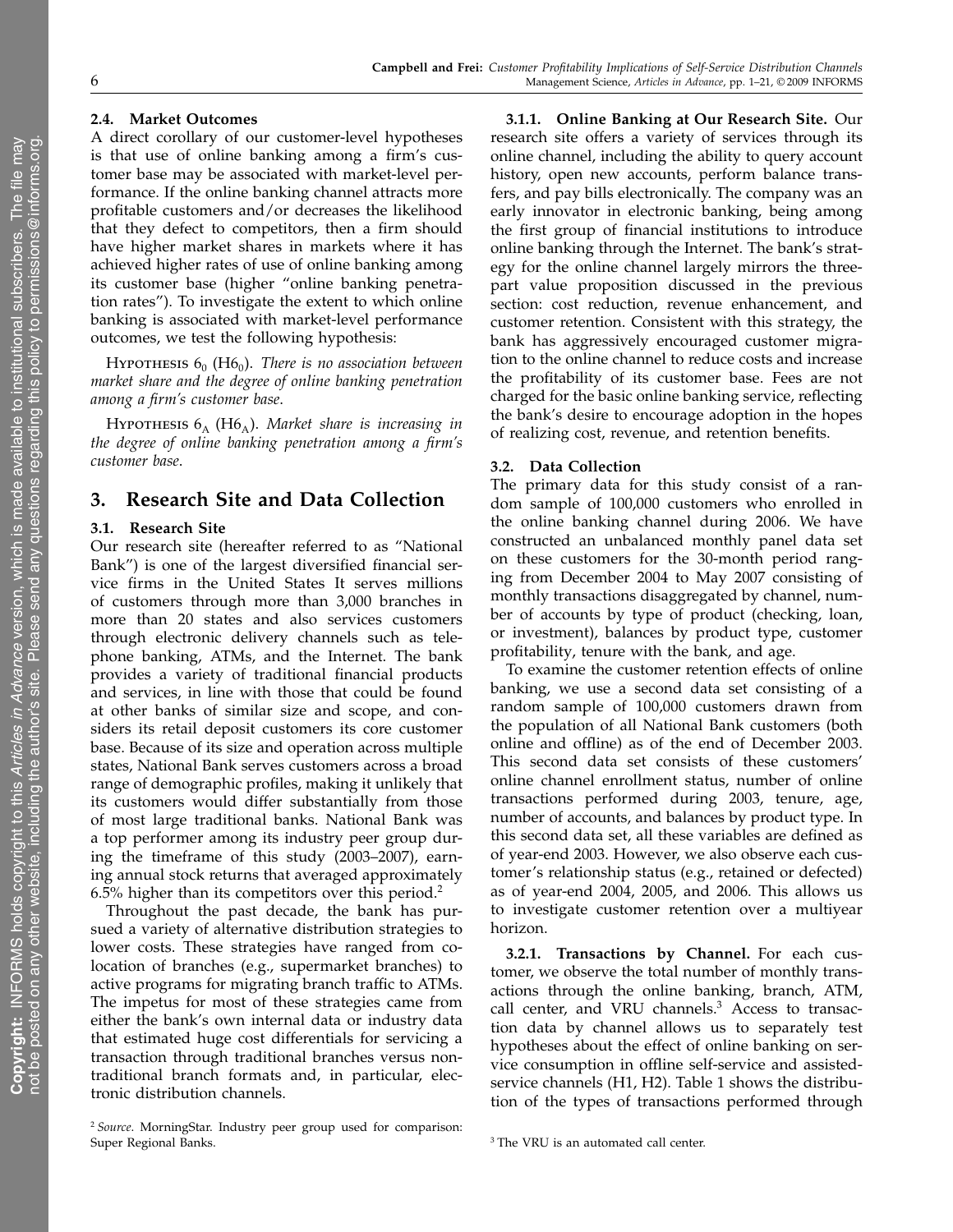Table 1 Distribution of Transactions by Channel During June 2006

|                                | Transactions (%) | Cumulative (%) |
|--------------------------------|------------------|----------------|
| <b>Branch</b>                  |                  |                |
| Deposit                        | 58.80            | 58.80          |
| Cash check                     | 27.25            | 86.05          |
| Verify funds                   | 6.71             | 92.76          |
| Payment                        | 4.24             | 97.01          |
| Purchase                       | 2.85             | 99.85          |
| Withdrawal                     | 0.12             | 99.97          |
| <b>Miscellaneous</b>           | 0.03             | 100.00         |
| ATM                            |                  |                |
| Withdrawal                     | 65.21            | 65.21          |
| Inquiry                        | 18.04            | 83.25          |
| Deposit                        | 14.80            | 98.04          |
| <b>Transfer</b>                | 1.30             | 99.34          |
| Purchase                       | 0.58             | 99.92          |
| Payment                        | 0.08             | 100.00         |
| Online                         |                  |                |
| Query history                  | 51.03            | 51.03          |
| View basic account information | 38.83            | 89.85          |
| Payment                        | 5.48             | 95.33          |
| <b>Transfer</b>                | 4.06             | 99.40          |
| Download financial information | 0.60             | 100.00         |

Notes. This table shows the distribution of transaction types for each of the branch, ATM, and online channels. The percentages reported represent all transactions performed in each channel at National Bank during June 2006. Because of data limitations, similar breakdowns cannot be provided for either of the phone channels (VRU or call center).

the branch, ATM, and online channels for National Bank's entire customer base during June 2006.<sup>4</sup> The table shows that the branch is used heavily for monetary transactions (86% of branch transactions involve deposits or cashed checks), the ATM is used for both monetary and information-based transactions (98% of ATM transactions are deposits, withdrawals, or account inquiries), and the online banking channel appears to be used primarily to monitor account information (approximately 90% of online transactions are account inquiries).

Table 1 suggests that the mix of transactions performed is fundamentally different across these channels. Not all transactions are substitutable across channels. However, inquiry-based transactions such as balance inquiries at ATMs or funds verifications in branches are directly substitutable via online banking. In addition, transfers of funds between accounts performed in the branch will be counted as a withdrawal from one account and a deposit into another. Thus, online transfers can substitute for some deposit- and withdrawal-based transactions in the branch.

3.2.2. Customer Profitability. The primary performance measure investigated in this paper is National Bank's measure of customer profitability (PROFIT). PROFIT is defined as net interest income plus fees and service charges less product unit costs and provisions for loan losses. The unit costs for each product type in each channel are determined by the bank's activity-based costing system and consist of allocated overhead related to items such as personnel, supplies, telephone, equipment, occupancy, and processing. Unit costs, interest, and fee revenues in PROFIT are calculated across all deposit, loan, and investment products a customer holds and thus capture a measure of performance of the full customer relationship with the firm.

It is important to note that the costs in this profitability calculation are allocated at the product level, with each product having an associated unit cost that can be thought of as the average cost of supporting a customer in a given product. As a result, estimated costs are not driven by customer behavior, but rather, customer-level costs are determined solely by the customer's choice of product portfolio. This is a limitation of our study, as changes in this measure of customer profitability around the adoption of online banking will only partly reflect true underlying changes in customer behavior through the revenue component. However, it is the best measure of the full profitability of the customer relationship at the firm we study. Moreover, this measure of customer profitability will capture the extent to which the adoption of online banking is associated with changes in the profitability of the average customer in a given product portfolio. Later in the paper, we estimate the full cost implications of changes in individual customer behavior surrounding the adoption of online banking by combining our estimates of changes in transaction consumption by channel with reasonable estimates of the cost of performing transactions in each channel.

3.2.3. Customer and Account Characteristics. For each customer, we observe the number of retail deposit, loan, and investment accounts they hold (NDEP, NLOAN, NINVEST) as well as end-of-month balances in those accounts (BALDEP, BALLOAN, BALINVEST). We also observe length of the relationship with the bank, measured in years (TENURE), as well as the age for each customer.

# 4. Research Methodology

Our basic approach to testing H1–H4 is to measure how service consumption and customer profitability change, relative to a control group, after customers adopt the online banking channel. As a starting point for constructing our control group, we exploit the relatively large group of customers at our research site who enroll in, but do not subsequently use, the online banking channel. These "inactive enrollers" likely result from the bank's marketing practices, whereby

<sup>&</sup>lt;sup>4</sup> Because of data limitations, we are unable to perform a similar breakdown for call center and VRU transactions.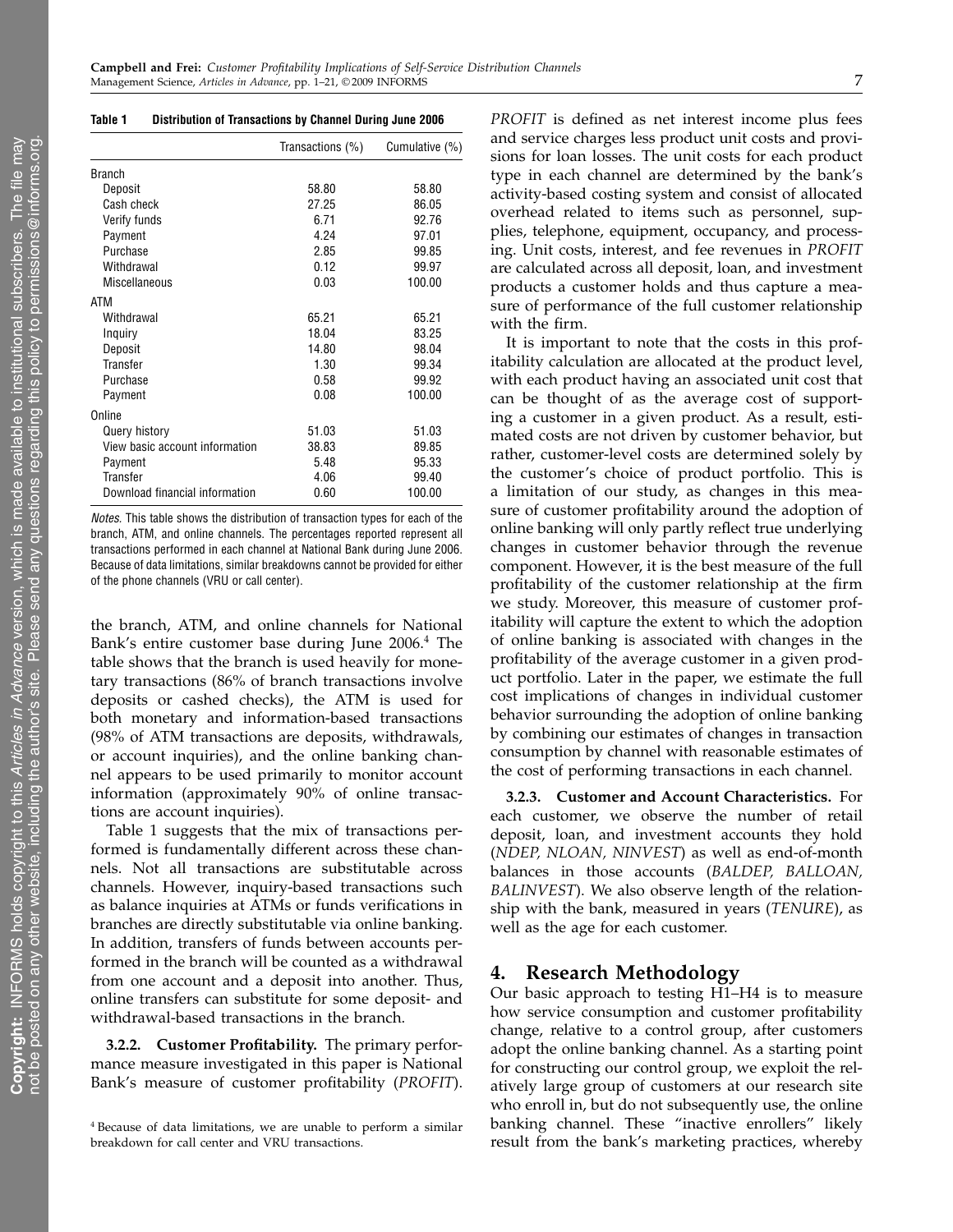current customers are actively encouraged to sign up for the online channel if they have not. The large number of such customers at our research site is consistent with prior research, which suggests that a substantial portion of customers who adopt online services discontinue or do not use the service after they adopt it (Parthasarathy and Bhattacherjee 1998). Survey evidence specific to online banking customers also suggests that there is, in general, a substantial segment of customers who have activated online accounts but use the service infrequently (Sarel and Marmorstein 2003).

An alternative starting point for constructing a control group would be the set of customers who never enroll for access to the online banking channel during our sample period. However, in untabulated analyses, when compared with "inactive enrollers," this group demonstrated larger differences with active adopters in levels and trends in transaction demand across channels as well as customer profitability. Given the bank's active marketing efforts to enroll customers in the online channel, much of which happen at the point of customer contact, it is not surprising that customers who never enroll in online banking would have relatively low product and transaction demand. These customers interact with the bank less frequently, giving the bank less opportunity to actively encourage enrollment in the online channel. Thus, using "inactive enrollers" as the starting point for constructing our control group yields a set of customers who are never truly exposed to the event of interest (active adoption of the online channel), but naturally have similar levels of product and transaction demand as well as customer profitability.

We further refine this control group by selecting a subset of propensity score-matched "inactive enrollers." We used a logistic propensity score model to estimate the probability of a customer using $5$  online banking within six months subsequent to a given enrollment month as a function of tenure; the average number of products and balances held over the six months prior to enrollment; the average number of transactions by channel in the six months prior to enrollment; changes in the number of transactions by channel over the six months prior to enrollment; and changes in the number of products and balances held over the six months prior to enrollment. By modeling the propensity to become an active adopter in this way, we are attempting to identify a control group that is similar to active adopters in both levels and changes in preadoption characteristics.

For our tests of H1-H4, we use the following strategy to select the final sample for analysis: Starting with the random sample of 100,000 customers who enrolled in online banking between January and December 2006, we select the sample of all customers for whom we have at least six months preadoption and six month postadoption data. This yields a sample of 80,658 customers. Of these customers, 40,631 are classified as "inactive enrollers" (no recorded transaction activity in the online channel postenrollment) with the remaining 40,027 classified as "adopters" (at least one recorded transaction in the online channel postenrollment). To facilitate a matched control group for adopters, we also randomly sampled an additional 50,000 inactive enrollers from National Bank's customer database, yielding a sample of 90,631 inactive enrollers as candidates for our matched control sample. For each adopter, we then identified the matched inactive enroller with the closest estimated propensity to actively use the online banking channel subsequent to enrollment. This procedure yields a sample of 40,027 adopters and a control group of 40,027 inactive enrollers. These two groups constitute the sample used for all tests of H1–H4.

As will be demonstrated in the sections that follow, our propensity-matched set of "inactive enrollers" has several properties that make them a natural candidate as a control group for studying the behavior of "adopters" including demonstrating broadly similar patterns in behavior prior to enrollment in the online banking channel. Our analysis approach includes standard "difference-in-difference" estimation as well as econometric specifications that readily account for unobserved fixed differences in levels of transaction behavior and profitability between customers and time periods (months and years). The major threat to our strategy for identifying the effect of online banking on customer behavior is differential trends in behavior across customers. In particular, our approach would be invalid if transaction behavior and customer profitability were trending differently between adopters and our control group before enrollment in the online banking channel. Untabulated results reveal no difference in preenrollment trends in behavior for any of the performance measures used in this study.

### 4.1. Substitution/Augmentation (H1 and H2) and Volume (H3)

We test H1 and H2 in two different but complementary ways. First, we measure differences in the change in transaction consumption before and after the adoption of online banking between adopters and the control group. These simple difference-in-difference estimates provide a useful starting point for measuring behavioral change around the adoption of online

<sup>&</sup>lt;sup>5</sup> We define a customer as using the channel if they perform one or more transactions in the online channel within six months of enrollment for access to online banking. Later in the paper, we further distinguish among online adopters in terms of those who use the channel "passively" versus "actively."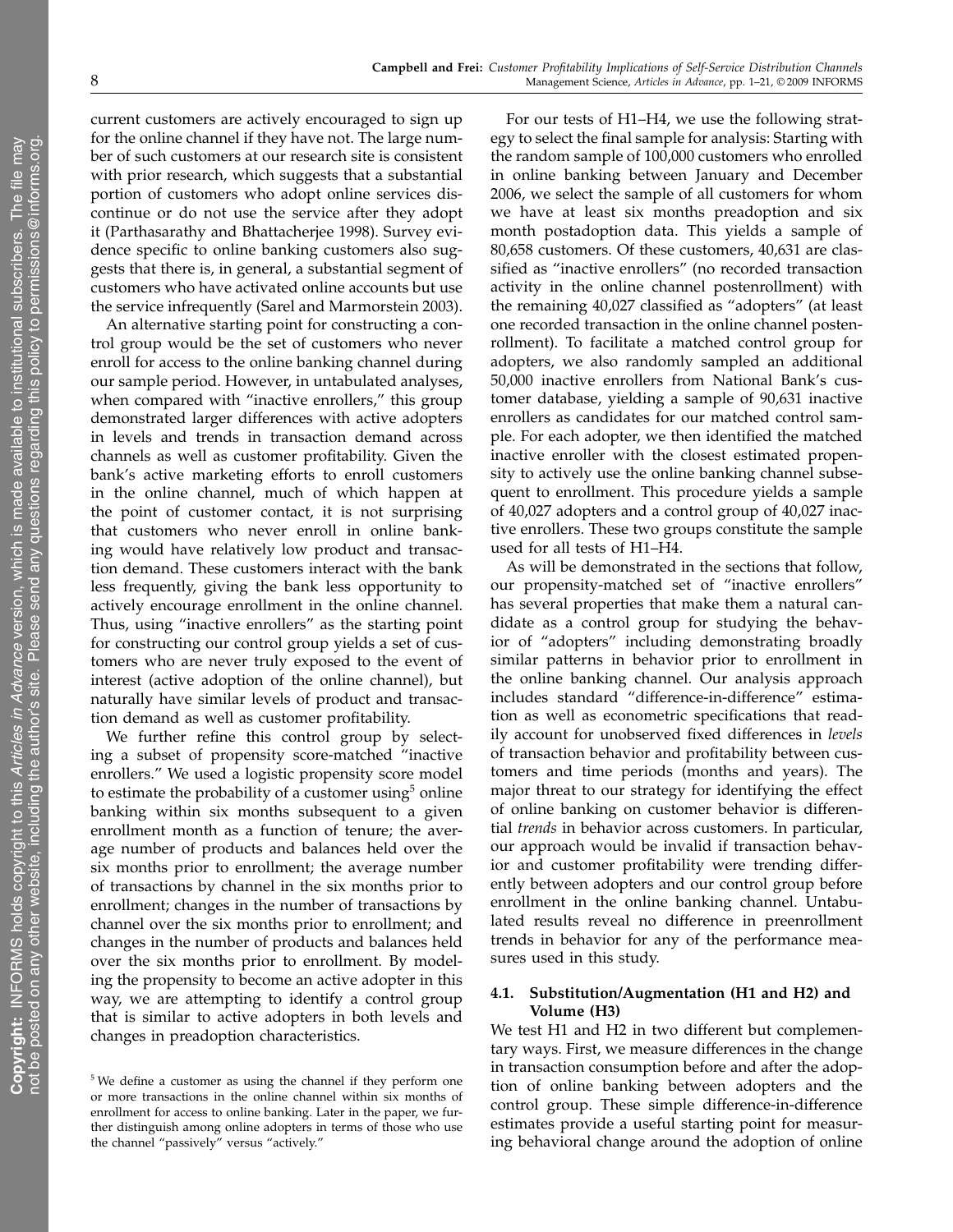banking, but may not adequately control for differential postenrollment trends between adopters and the control group caused by changing product portfolios, balances, and other factors over time.

Our second approach supplements these estimates with a more detailed econometric specification that controls for these potentially confounding factors. We face two key specification issues in this approach: (1) the number of transactions per month for a given customer is discrete and is frequently zero, particularly when measured for each channel separately; and (2) there are likely to be persistent (fixed) differences across customers in monthly transaction volume related to unobservables such as access to technology as well as income and other demographic characteristics, which need to be controlled for. We deal with both issues via the conditional fixed-effects Poisson model of Hausman et al. (1984). In the basic Poisson model, the probability of observing  $y_{it}$  transactions in a given offline channel for customer i at time *t* is

$$
P(y_{it}) = \frac{e^{-\lambda_{it}} \lambda_{it}^{y_{it}}}{y_{it}!},
$$

where  $\lambda_{it}$ , the Poisson parameter, is the expected value of  $y_{it}$ . We test H1 by modeling this parameter as

$$
E(y_{it}) = \exp(\beta_0 + \beta_1 POST_{it} + \beta_2 POST_{it} \times PASSIVE_i
$$
  
+  $\beta_3 POST_{it} \times ACTIVE_i$   
+  $\gamma EnrollMonth_{it} + X_{it}\delta + \alpha_i$ , (1)

where  $\alpha_i$  is the individual customer fixed effect and  $X_{it}$  represents a vector of time-varying control variables.<sup>6</sup> EnrollMonth<sub>it</sub> takes on a value of 1 if customer  $i$  enrolls in the online channel in month  $t$  and equals 0 for all nonenrollment months. The inclusion of this indicator is intended to capture transient effects occurring during the enrollment month. For example, customers tend to visit the branch or phone the call center to set up access to the online channel, which yields a spike in transaction activity during the month of enrollment.

To test whether different levels of postadoption activity in the online channel give rise to different effects on transaction patterns in offline channels, we further segment adopters into two groups: those

who perform fewer than the median number of online transactions in the six months subsequent to enrollment (passive adopters) and those who perform more than the median number of online transactions in the six months subsequent to enrollment (active adopters).<sup>7</sup> PASSIVE and ACTIVE are indicators for these two groups, respectively. Intuitively, segmentation of our sample into these groups allows our estimates of any substitution or augmentation effects around the adoption of online banking to vary with how extensively the customer has used this technology.<sup>8</sup>

For each customer in the sample, POST is an indicator taking on a value of 1 for all post-onlineenrollment months and 0 otherwise. This variable is our primary focus for testing H1 and H2. The coefficient  $\beta_1$  captures any changes in average transaction consumption in offline channels for the control group of inactive enrollers. If adoption of the online banking channel leads to substitution from (augmentation in) offline channels, then we expect  $\beta_2$  and  $\beta_3$ to be negative (positive), as these coefficients capture average changes in transaction consumption in offline channels *relative to the control group* for passive and active adopters, respectively. Furthermore, we expect  $|\beta_2|$  <  $|\beta_3|$ , as any substitution or augmentation effects of the online channel should be more prevalent among adopters who are most active in the channel.

To fully examine substitution and augmentation among channels, we estimate Equation (1) separately for transactions through each offline channel (branch, ATM, VRU, and call center), as well as for the total

<sup>&</sup>lt;sup>6</sup> The exponential form of the Poisson model ensures nonnegativity for  $\lambda$  and allows estimation of the parameters through maximum likelihood in the standard way. In estimation the fixed effect,  $\gamma$ , is not estimated directly, but rather is conditioned out by modeling the event in the likelihood function as the sequence of transactions for a customer conditional on total transactions for that customer over time. This yields a likelihood function that is globally concave and readily maximized (see Hausman et al. 1984 or Becker and Henderson 2000 for details). We also ran all analyses using the negative binomial fixed-effects count data model without substantive changes in the results.

<sup>7</sup> Among adopters, the mean (median) number of online transactions performed in the six months subsequent to enrollment in the online banking channel is 28.1 (18), with a standard deviation of 35.8. Adopters in the bottom and top deciles have mean levels of online transactions of 4.5 and 64.5, respectively, in the six months subsequent to enrollment in the online banking channel.

<sup>8</sup> Because the PASSIVE and ACTIVE variables are simply indicators for which particular sample a customer belongs to, main effects of these variables are not estimated, because they would represent the average difference over time among the passive, active, and control samples. Such main effects cannot be estimated in fixed-effects panel data models because these econometric methods eliminate individual fixed effects, which would subsume any such average main effects. Our panel data methods essentially "wash out" these fixed average differences between the different samples so that our estimates of the online adoption effects are not confounded by unobserved heterogeneity across customers. Our approach of interacting time-constant and time-varying variables in a fixed-effects framework is consistent with prior literature in a wide variety of contexts (Ashenfelter and Rouse 1998, Becker and Henderson 2000, Gross and Souleles 2002, Wooldridge 2002, Lapré and Tsikriktsis 2006, Campbell 2008). However, the estimates of the postadoption effects reported in Tables 3, 4, and 6 are directionally and substantively similar when alternative specifications are used that directly include PASSIVE and ACTIVE as control variables without accounting for customer fixed effects.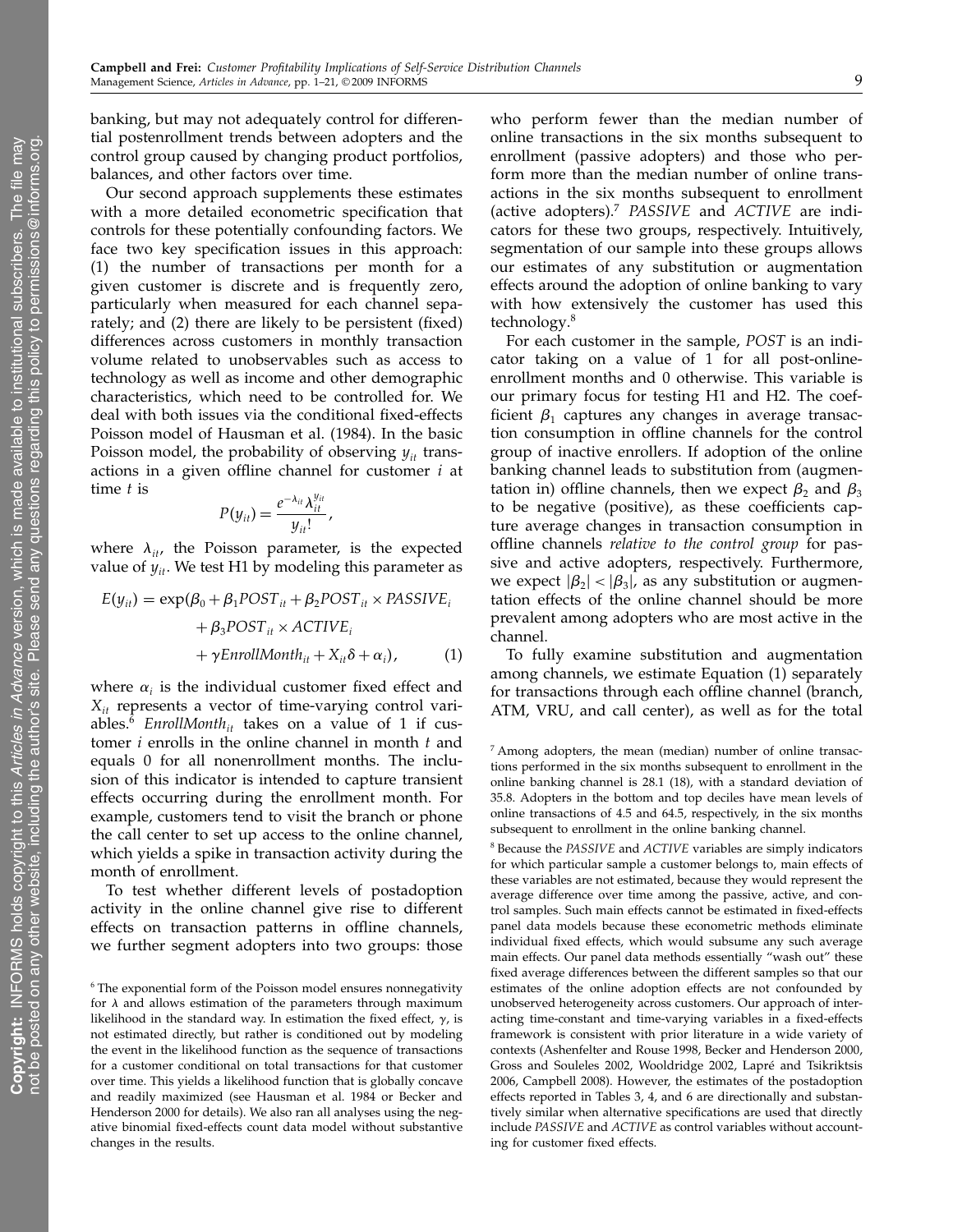$\geq$ 

number of transactions in all offline channels. We test the volume effect (H3) by replacing  $y_{it}$  in Equation (1) with the total volume of transactions across all channels (including online banking transactions).

We include in  $X_{it}$  the number of accounts by product type(NDEP, NLOAN, and NINVEST), as well as balances by product type (BALDEP, BALLOAN, and BALINVEST), in all specifications to avoid attributing any changes in transaction activity to postadoption use of online banking that are actually due to the adoption of additional products.<sup>9</sup> We also include in  $X_{it}$  year and month indicators to control for seasonality and general time trends. Standard errors are adjusted for heteroskedacticity across customers as well as serial correlation within customers in all specifications prior to inference (Petersen 2009).

#### 4.2. Customer Profitability (H4)

We test H4 using a similar approach to our tests for H1–H3, including the use of both standard differencein-difference and econometric estimation. Because the particular estimation issues that arise from the discrete nature of the dependent variables used in Equations  $(1)$  and  $(2)$  do not arise for the measures of financial performance used in this study, we test the effect of adoption of the online channel on customer profitability (H4) using the following linear specification:

$$
P_{it} = \rho P_{it-1} + \lambda_1 POST_{it} + \lambda_2 POST_{it} \times PASSIVE_i
$$
  
+  $\lambda_3 POST_{it} \times ACTIVE_i + \gamma EnrollMonth_{it}$   
+  $v_i + \mu_{it}$ , (2)

where  $P_{it}$  denotes *PROFIT*,  $v_i$  is the customer-specific fixed effect, and  $\mu_{it}$  is a random error term. We include past performance to control for trends in performance unrelated to the adoption of onlinebanking. We estimate Equation (2) in first-differences to eliminate the customer-specific fixed effect. The use of differences controls for individual effects in the levels of these performance metrics. Equation (2) is estimated using two-stage least squares, with  $P_{it-2}$ as an instrument for the lagged first-difference in PROFIT,  $\Delta P_{it-1}$ , because of the endogeneity of the lagged dependent variable in the first-differenced

<sup>9</sup> Untabulated analyses suggest that the number of accounts increases on average for adopters prior to going online. This is consistent with the bank's marketing practices, whereby when existing customers open new accounts, they are actively encouraged to sign up for the online channel. Results are very similar when the number of accounts and account balances are not included. We also ran the analyses on a subsample of customers who experienced no change in their product portfolio over the entire sample period and obtained similar results. This suggests that the effects we attribute to use of online banking are not driven by changes in product holdings coincident with the adoption of online banking.

model (Anderson and Hsiao 1982, Nickell 1981).<sup>10</sup> We do not include controls for number of products or balances, as these are components of the customer profitability measure, and either or both of these may be the actual sources of any observed changes in profitability around the adoption of online banking. $11$ Standard errors are adjusted for heteroskedacticity across customers as well as serial correlation within customers in all specifications prior to inference.

#### 4.3. Retention (H5)

We test H5 by using probit regression to estimate the following cross-sectional model on our random sample of 100,000 customers (both online and offline) as of year-end 2003:

$$
Pr(RETAIN_i = 1 | \cdot)
$$
  
=  $f(\gamma_0 + \gamma_1 ONLINEUSE_i + \gamma_2 TENURE_i + \gamma_3AGE_i + X_i\beta)$ . (3)

 $RETAIN$  is an indicator variable that takes a value of 1 if a customer as of December 31, 2003, remains with the bank one year later. We also investigate retention over two- and three-year horizons by redefining RETAIN to take on a value of 1 if a customer remains as of year-end 2005 and 2006, respectively. ONLINEUSE is the average number of monthly transactions performed by the customer in the online channel during 2003 and will be 0 for all customers who are not enrolled in the online channel. The sign and significance of  $\gamma_1$  is the basis for testing H5. The probability of retention is expected to increase over the tenure of relationships as customers consolidate more business with one provider or simply because of switching costs inherent in an established relationship. AGE is included to control for differences among age groups in the propensity to remain with the bank.<sup>12</sup>  $X_i$  is a vector of further control variables, including the number of accounts held by type(NDEP, NLOAN, NINVEST), balances in those accounts (BALDEP, BALLOAN, BALINVEST), and the

<sup>&</sup>lt;sup>10</sup> The error term in the first-differenced version of Equation (2) is a first-differenced error term from the corresponding levels model and will be correlated with the lagged dependent variable by construction. This leads to biased coefficient estimates (Nickell 1981). Instrumenting with the twice-lagged level of the dependent variable is a valid approach for overcoming this problem under the assumption of no second-order serial correlation.

 $11$  We also ran the analyses on the subsample of customers who experienced no change in their product portfolio over the entire sample period and obtained similar results, suggesting that the profitability effects we attribute to the use of online banking are not driven by changes in product holdings that coincide with the adoption of online banking.

<sup>&</sup>lt;sup>12</sup> Results are robust to the inclusion of higher-order terms of TENURE and AGE.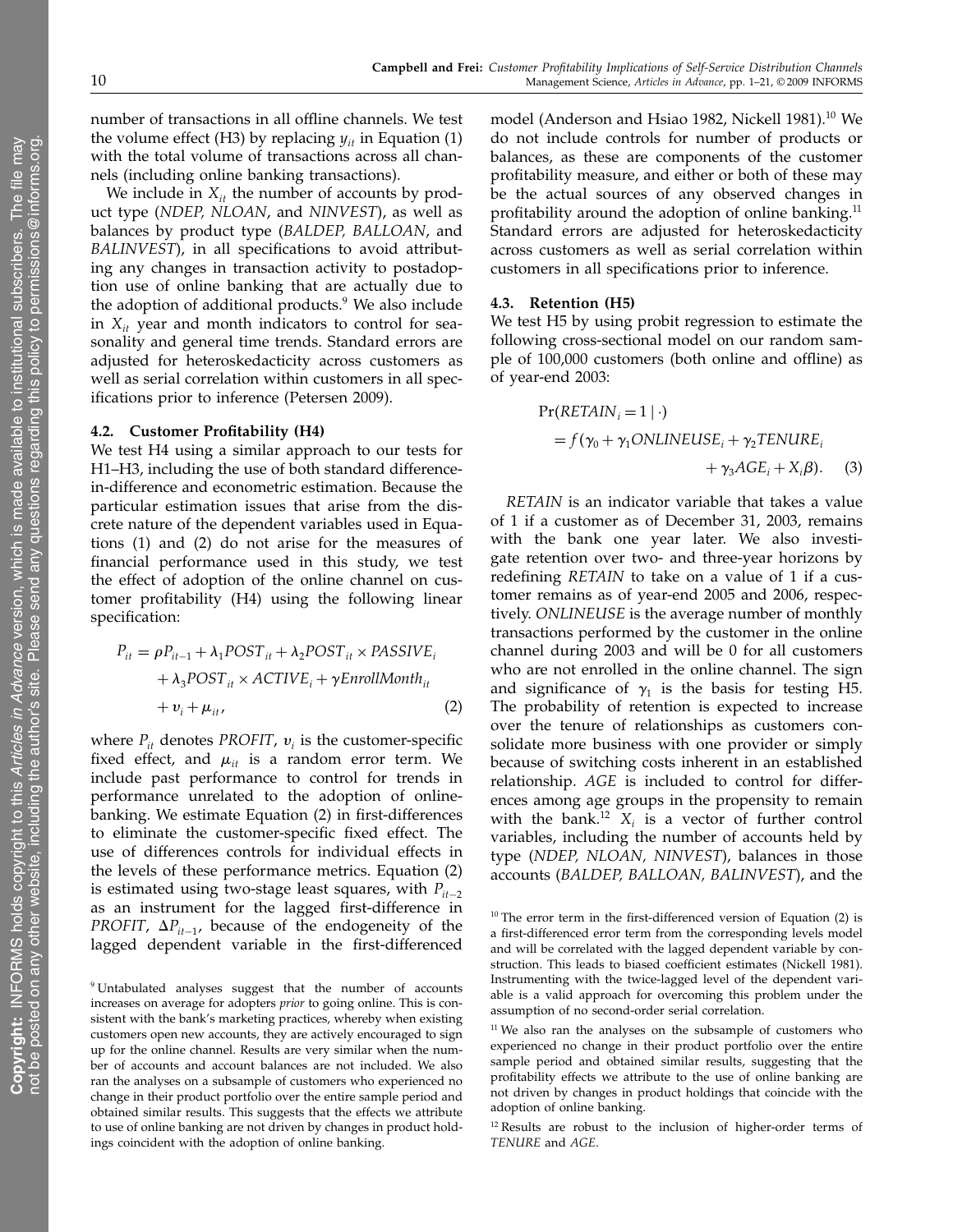level of competition faced by National Bank in a customer's local market (measured as the percentage of deposits in the market controlled by National Bank's competitors). All control variables are measured as of December 31, 2003.<sup>13</sup>

Any documented increase in retention associated with the online banking channel may be the result of a particularly loyal segment of customers selfselecting into the online channel rather than indicating that online banking increases retention rates through increased switching costs or enhanced service quality. As a consequence of this self-selection, the online indicator and use variables in Equation  $(3)$ are endogenous. We also consider a linear version of Equation (3)

$$
RETAINi = \gamma_0 + \gamma_1ONLINEUSEi + \gamma_2TENUREi + \gamma_3AGEi + Xiβ + \varepsiloni
$$
 (4)

and allow for potential correlation between ONLINEUSE, and  $\varepsilon_i$ .

To address this potential endogeneity, we estimate Equation (4) using two-stage least squares with variables measuring the availability and prevalence of high-speed Internet access in a customer's zip code serving as instruments for *ONLINEUSE*. The data on high-speed Internet access comes from the Federal Communications Commission (FCC).<sup>14</sup> The FCC data report (1) whether a particular zip code has any companies providing high-speed broadband services such as DSL or cable modem access; (2) whether a zip code has between one and four providers of these services; and (3) for those zip codes with more than four providers, the total number of providers of these services. Because of the nature of the FCC data, we instrument the online dummy with a dummy indicating between one and four high-speed Internet access providers in a customer's zip code, a dummy indicating four or more providers, and the number of providers for customers in zip codes with four or more high-speed Internet access providers. These variables are expected to be determinants of the decision to use online banking, because the availability of high-speed Internet access should increase the convenience of performing online banking transactions. Moreover, availability of high-speed Internet access

within a customer's zip code is unlikely to be a determinant of a customer's decision to remain with the bank independent of the decision to utilize online banking (i.e., these instruments are unlikely to be correlated with the error term  $\varepsilon_i$ ). In first-stage regressions, each of these variables is significant ( $p < 0.01$ ), with the probability of online use increasing in the availability and number of high-speed Internet access providers. The first-stage  $R^2$  is approximately 0.09, which is relatively large in the context of related consumer-level studies in the banking industry (Hitt and Frei 2002, Gross and Souleles 2002).

#### 4.4. Market Outcomes (H6)

We test H6 by estimating the following model:

$$
MarketShare_{mt+1} = \gamma_0 + \rho MarketShare_{mt} + \gamma_1 OnlineRate_{mt} + \varepsilon_{mt+1},
$$
 (5)

where "m" denotes markets and "t" denotes years, respectively. National Bank operates branches across 369 internally defined banking markets that consist of contiguous zip codes. MarketShare is the share of all bank account deposits in a banking market that are controlled by National Bank. Data on market-level deposits come from the Federal Deposit Insurance Corporation's Summary of Deposits database. Online-Rate denotes online penetration among National Bank's customer base in a given market and is defined as the proportion of all of National Bank's consumer accounts in that market that are linked to the online banking channel.<sup>15</sup> There may be a simultaneous relationship between market share and online penetration rates if increased market power enhances the firm's ability to acquire more accounts from the relatively profitable segment of online banking customers.

To eliminate this alternative explanation, we control for current market share. H6 would be supported if online penetration rates among the firm's customer base are associated with future market shares after controlling for current market share ( $\gamma_1 > 0$ ). We also estimate a version of (5), where all variables are firstdifferenced to further control for unobserved heterogeneity across markets. We have access to National Bank's online banking penetration rates across markets only for year-end 2002 and 2003, limiting our analysis to these two years. In the first-difference specification, we use two-stage least squares, with *MarketShare*<sub>m, t−1</sub> as an instrument for  $\Delta$ *MarketShare*<sub>mt</sub>, because of the endogeneity of the lagged dependent variable in the first-differenced model (Anderson and Hsiao 1982, Nickell 1981).

<sup>&</sup>lt;sup>13</sup> In untabulated results, we also included a full set of market area dummies to control for geographic characteristics that may be systematically related to retention, such as branch and ATM density within a customer's market area, without any substantive changes in the results.

 $14$  FCC form 477 data are available at http://www.fcc.gov/wcb/ iatd/comp.html. The FCC collects these data to determine the extent of local telecommunications competition and deployment of broadband services.

 $15$  An account is linked to the online banking channel if the customer has adopted the channel and set up the account to be accessed online.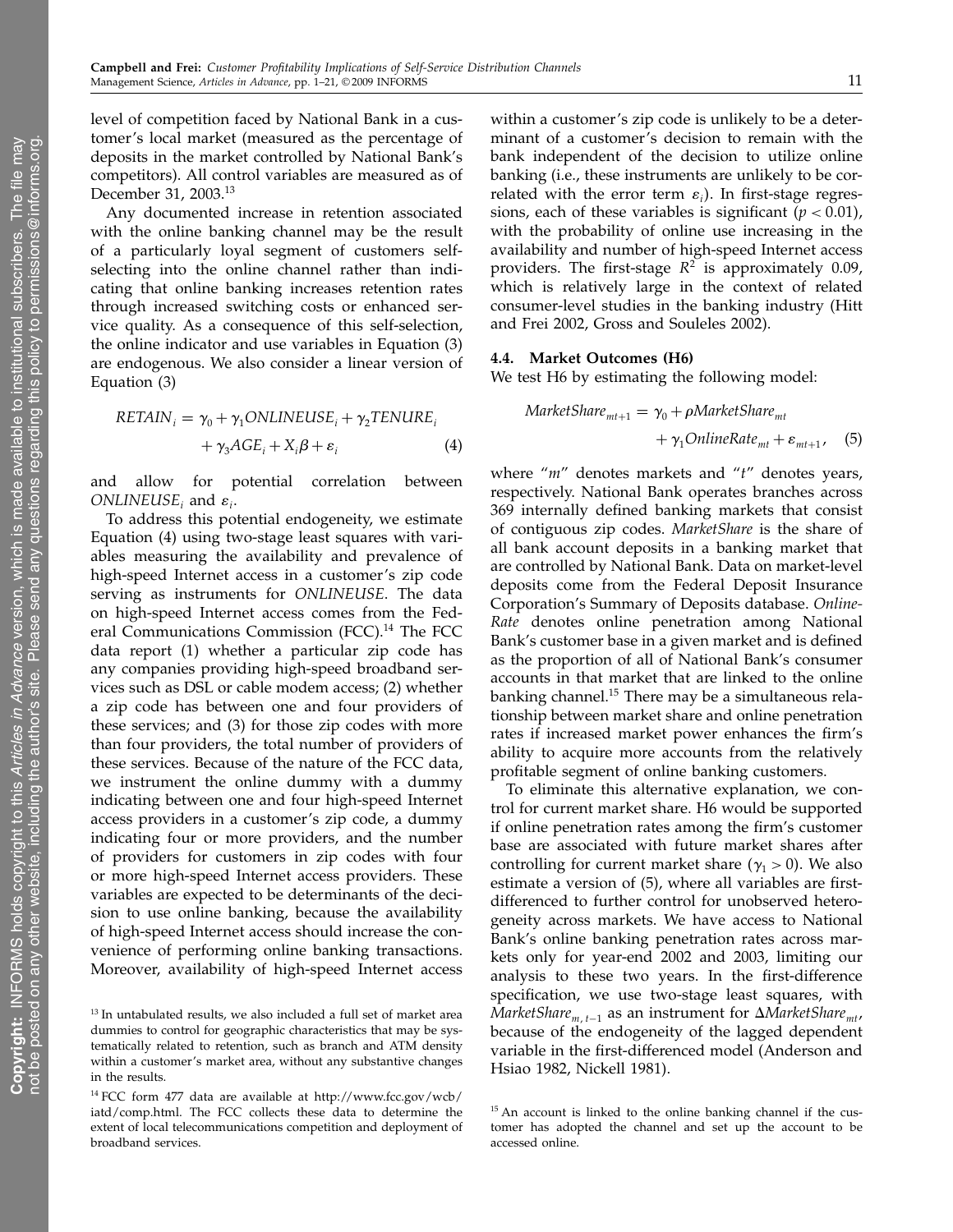# 5. Results

## 5.1. Substitution and Augmentation Effects (H1 and H2)

Before discussing tests of H1 and H2 in detail, we begin with a few observations from Figures 1(a) and 1(b). These figures plot the mean number of transactions by channel for all customers in our sample with at least 12 months of preadoption and postadoption data. In these figures, channels are grouped into offline "self-service" (ATM and VRU) and offline "assisted-service" (branch and call center) channels. Figure  $1(a)$  shows that, relative to all groups, there appears to be substitution away from other selfservice channels on adoption of the online channel by active adopters. Figure  $1(b)$  shows no apparent substantial changes in transaction behavior in "assisted service" channels. Although there appears to be a peak at the enrollment month, this is likely the result of transient behavior associated with setting up the online channel. Thus, a baseline observation is that substitution appears to occur only from channels that are estimated to be just incrementally more costly than the online channel.

Figures 1(a) and 1(b) also demonstrate some persistent differences in the average level of transaction behavior over time between each group of customers. However, differences in levels of transaction activity between groups are relatively fixed prior to adoption of the online banking channel. These differences in levels can be readily accounted for through the fixedeffects models proposed in §4 or through the use of standard difference-in-difference techniques. That differences in levels of preadoption activity are relatively fixed, and trends in preadoption behavior are similar, between adopters and the control group lends credence to our choice of propensity-matched inactive enrollers as an appropriate control group for passive and active adopters.

Panel A of Table 2 contains estimates of differences in mean transaction activity before and after enrollment in the online banking channel for the control group, passive adopters, and active adopters. The patterns revealed in Table 2 are broadly consistent with those of Figure 1. Transaction volume in offline self-service channels (ATM and VRU) shows a significant decline only for the group of active adopters. Active adopters appear to reduce transactions in offline self-service channels by approximately 1.3 transactions per month on average, with this decline coming exclusively from substitution away from the VRU channel. However, the results in Table 2 point to the potential of an augmentation effect of online banking on transaction consumption in offline assisted-service channels (branch and call center). On average, transactions in assisted-service channels

Figure 1(a) Transactions in Offline Self-Service Channels: ATM and VRU



Figure 1(b) Transactions in Offline Assisted-Service Channels: Branch and Call Center



Figure 1(c) Total Transaction Volume: Online and Offline Channels



Notes. Each figure shows the mean number of transactions through each set of channels for customers who adopted online banking during 2006. Time is recorded in event time, with "0" in each graph corresponding to the month of adoption. Passive (active) users are defined as adopters with average postadoption online transactions per month below (above) the median number of monthly online transactions for all adopters, with at least one postadoption transaction through the online channel.

increase for inactive enrollers as well as both passive and active adopters. Moreover, the change in transaction volume in these channels for active adopters is larger than the change for both inactive enrollers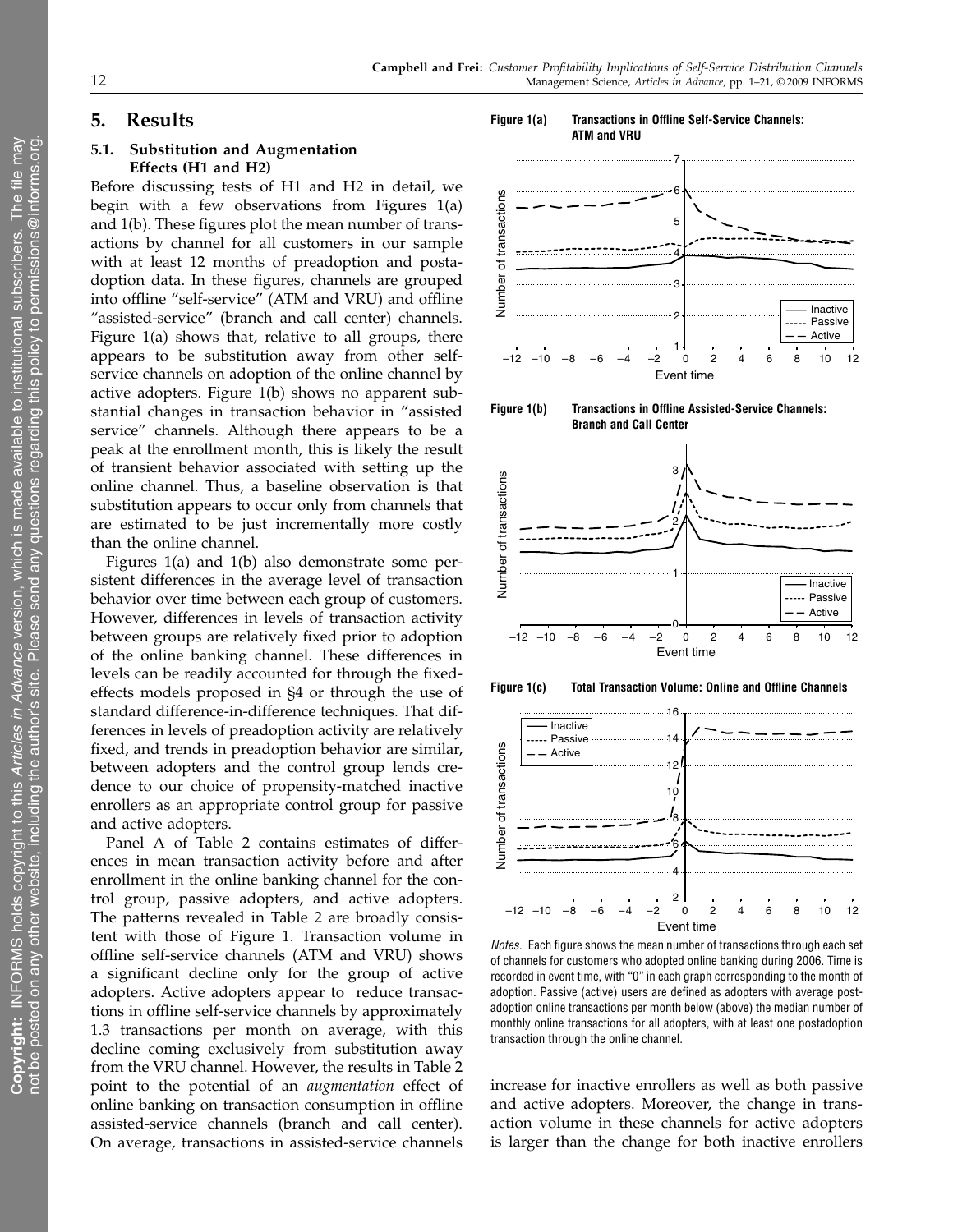#### Table 2 Descriptive Statistics for Online Adopters

|                                  | Means with standard deviations in parentheses |                     |                                   |                  |         |                         |                 |         |                  |
|----------------------------------|-----------------------------------------------|---------------------|-----------------------------------|------------------|---------|-------------------------|-----------------|---------|------------------|
|                                  |                                               | inactive enrollers) | Control group (propensity-matched | Passive adopters |         |                         | Active adopters |         |                  |
|                                  | <b>Before</b>                                 | After               | Change                            | <b>Before</b>    | After   | Change                  | <b>Before</b>   | After   | Change           |
| Panel A: Transactions            |                                               |                     |                                   |                  |         |                         |                 |         |                  |
| <b>Branch</b>                    | 1.24                                          | 1.34                | $0.10*$                           | 1.51             | 1.73    | $0.23^{*,+}$            | 1.75            | 2.28    | $0.53$ *, +, ++  |
|                                  | (2.14)                                        | (2.23)              | (1.24)                            | (4.96)           | (5.25)  | (1.53)                  | (2.82)          | (3.85)  | (2.49)           |
| Call center                      | 0.18                                          | 0.22                | $0.04*$                           | 0.19             | 0.24    | $0.04*$                 | 0.31            | 0.35    | $0.04*$          |
|                                  | (0.64)                                        | (0.74)              | (0.55)                            | (0.53)           | (0.57)  | (0.48)                  | (3.25)          | (1.46)  | (1.94)           |
| <b>ATMs</b>                      | 2.12                                          | 2.30                | $0.18*$                           | 2.48             | 2.70    | $0.23$ *, +             | 3.41            | 3.54    | $0.14$ *, ++     |
|                                  | (4.71)                                        | (5.02)              | (2.70)                            | (4.31)           | (4.42)  | (2.84)                  | (5.26)          | (4.42)  | (3.74)           |
| <b>VRU</b>                       | 1.41                                          | 1.57                | $0.1*$                            | 1.51             | 1.40    | $-0.11$ <sup>*, +</sup> | 2.90            | 1.45    | $-1.45$ *, +, ++ |
|                                  | (4.42)                                        | (4.78)              | (2.37)                            | (4.19)           | (4.25)  | (2.53)                  | (6.28)          | (4.05)  | (4.52)           |
| Total assisted-service           | 1.42                                          | 1.56                | $0.14*$                           | 1.70             | 1.97    | $0.27$ *, +             | 2.06            | 2.63    | $0.58$ *, +, ++  |
| (branch and call center)         | (2.36)                                        | (2.49)              | (1.41)                            | (5.05)           | (5.33)  | (1.66)                  | (4.38)          | (4.19)  | (3.24)           |
| Total self-service (ATM and VRU) | 3.53                                          | 3.87                | $0.34*$                           | 3.98             | 4.10    | $0.12$ *, +             | 6.31            | 4.99    | $-1.32$ *, +, ++ |
|                                  | (7.05)                                        | (7.53)              | (3.76)                            | (6.55)           | (6.64)  | (3.97)                  | (8.85)          | (6.41)  | (6.19)           |
| Total offline (assisted service  | 4.95                                          | 5.43                | $0.48*$                           | 5.69             | 6.07    | $0.39**$                | 8.36            | 7.62    | $-0.74$ *, +, ++ |
| and self-service)                | (8.17)                                        | (8.74)              | (4.33)                            | (8.69)           | (8.89)  | (4.62)                  | (10.47)         | (7.92)  | (7.45)           |
| Total transaction volume         | 4.95                                          | 5.43                | $0.48*$                           | 5.69             | 7.46    | $1.77$ *, +             | 8.36            | 17.53   | $9.17$ *, +, ++  |
| (offline and online)             | (8.17)                                        | (8.74)              | (4.33)                            | (8.69)           | (8.96)  | (4.99)                  | (10.47)         | (11.57) | (10.67)          |
| Panel B: Customer profitability  | 22.89                                         | 30.85               | 7.96                              | 23.32            | 28.17   | 4.85                    | 20.34           | 28.07   | 7.73             |
| <b>Customer profitability</b>    | (70.22)                                       | (74.13)             | (74.02)                           | (68.27)          | (91.78) | (74.75)                 | (62.66)         | (66.81) | (52.67)          |

Notes. This table shows mean levels and changes of selected variables before and after enrollment in online banking for inactive enrollers (no transactions in the online channel subsequent to enrollment in the channel), passive adopters (fewer than the median number of transactions in the online channel subsequent to enrollment in the channel), and active adopters (greater than the median number of transactions in the online channel subsequent to enrollment in the channel) respectively.

<sup>∗</sup>Denotes significantlydifferent than 0 at least at the 10% level.

+Denotes that the change in the selected variable is significantly different from the change for inactive enrollers at least at the 10% level.

++Denotes that the change in the selected variable is significantly different from the change for passive adopters at least at the 10% level.

and passive adopters (0.58 compared to 0.27 and 0.14, respectively). These differences-in-differences for active adopters relative to both groups are statistically significant at the 1% level. Thus, active users of the online channel appear to increase activity in costly offline assisted-service channels relative to passive and nonusers of the channel.

Turning to our formal tests of H1 and H2, Table 3 shows results from estimation of Equation (1). Results are largely consistent with those shown in Figure 1 and Table 2. The coefficient estimates on  $POST \times$ PASSIVE and  $POST \times ACTIVE$  in columns 2 and 3 demonstrate that after adoption of the online channel, transactions in the branch channel increase for passive adopters, relative to the control group (coefficient  $=$ 0.035;  $p < 0.001$ ), and that transactions in the branch and call center channels increase for active adopters, relative to both passive adopters and the control group (coefficients  $= 0.083$ , 0.034 for branch and call center, respectively;  $p < 0.001$ ,  $p < 0.05$ , respectively). These results point to an *augmentation* effect of selfservice adoption in assisted-service channels.

In contrast, the coefficient estimates on the postadoption indicators in columns 4–5 of Table 3 demonstrate substitution away from the ATM and VRU channels, respectively. The channel demonstrating the largest postadoption substitution effect is the VRU. The estimates of the substitution effect for active adopters in the VRU channel suggest that, on average, after adoption, transactions in this channel will decline by 41% and 59% relative to passive adopters and the control group, respectively.<sup>16</sup> There appear to be smaller rates of substitution from the ATM channel. For active adopters, the coefficient estimates for this channel suggest a reduction in ATM transactions

<sup>&</sup>lt;sup>16</sup> The postadoption substitution effect for active adopters in any postadoption period, relative to the control group, can be computed as  $100 * [exp(\beta_1 + \beta_3) - exp(\beta_1)].$  The first expression is simply the percentage of change in VRU transactions after adoption of online banking for the average active adopter, whereas the second expression represents the implied percentage of change for inactive enrollers if all else is equal. Similarly, the same effect for active adopters relative to passive adopters can be computed as  $100 * [exp(\beta_1 + \beta_3) \exp(\beta_1 + \beta_2)$ .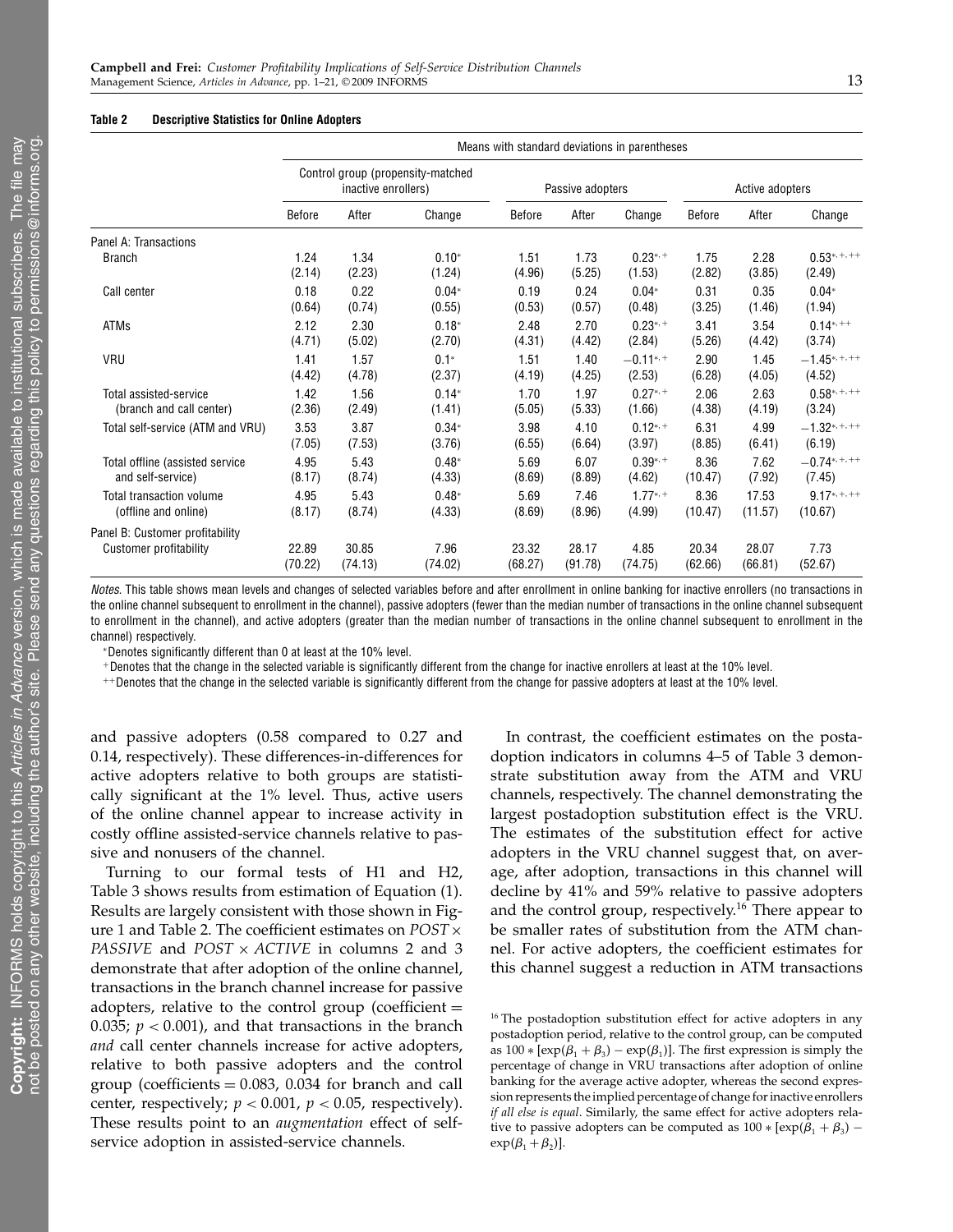|                                      | <b>Total offline</b> | <b>Branch</b>  | Call center agent | <b>ATM</b>      | <b>VRU</b>      | <b>Total transaction</b><br>volume |
|--------------------------------------|----------------------|----------------|-------------------|-----------------|-----------------|------------------------------------|
| <b>POST</b>                          | $0.037***$           | 0.020          | $0.104***$        | $0.021*$        | $0.063***$      | 0.017                              |
|                                      | (4.24)               | (1.27)         | (5.15)            | (1.86)          | (3.38)          | (0.07)                             |
| $POST \times PASSIVE$                | $-0.050***$          | $0.035**$      | 0.007             | $-0.025**$      | $-0.185***$     | $0.056***$                         |
|                                      | (6.62)               | (2.05)         | (0.01)            | (2.12)          | (10.19)         | (6.26)                             |
| $POST \times ACTIVE$                 | $-0.236***$ , a      | $0.083***$ , a | $0.034***$ , a    | $-0.105***$ , a | $-0.816***$ , a | $0.245***$ , a                     |
|                                      | (21.88)              | (5.74)         | (2.03)            | (7.53)          | (29.87)         | (32.65)                            |
| Number of deposit accounts           | $0.233***$           | $0.253***$     | $0.366***$        | $0.246***$      | $0.153***$      | $0.252***$                         |
|                                      | (23.34)              | (31.66)        | (19.68)           | (27.54)         | (15.29)         | (32.76)                            |
| Number of loan accounts              | $0.047***$           | $0.066***$     | $0.121***$        | $0.046***$      | $-0.016$        | 0.028                              |
|                                      | (4.76)               | (6.45)         | (3.24)            | (3.25)          | (0.12)          | (0.17)                             |
| Number of investment accounts        | $-0.012$             | $-0.010$       | 0.028             | $-0.014**$      | $-0.043$        | $-0.010***$                        |
|                                      | (1.35)               | (1.00)         | (1.27)            | (2.01)          | (1.59)          | (2.62)                             |
| Deposit account balances (\$000s)    | 0.00001              | $0.00002***$   | $0.00006***$      | $-0.00001***$   | $-0.00005***$   | 0.00001                            |
|                                      | (1.49)               | (3.13)         | (2.83)            | (2.96)          | (3.47)          | (0.77)                             |
| Loan account balances (\$000s)       | $-0.00002***$        | $-0.00001$     | $-0.00004$        | $-0.00002**$    | $-0.00001$      | $-0.00002*$                        |
|                                      | (2.83)               | (0.98)         | (1.56)            | (2.55)          | (1.44)          | (1.87)                             |
| Investment account balances (\$000s) | 0.00001              | 0.00001        | 0.00003           | $-0.00004$      | $-0.00003$      | 0.00001                            |
|                                      | (1.19)               | (1.19)         | (0.86)            | (0.60)          | (1.12)          | (1.13)                             |
| EnrollMonth                          | $0.123***$           | $0.240***$     | $0.793***$        | $-0.007$        | $0.077***$      | $0.218***$                         |
|                                      | (21.72)              | (34.49)        | (37.89)           | (1.43)          | (6.01)          | (41.70)                            |
| Year indicators                      | $+++$                | $+++$          | $+++$             | $+++$           | $+++$           | $+++$                              |
| Month indicators                     | $+++$                | $+++$          | $++++$            | $+++$           | $+++$           | $+++$                              |
| $R^2$ within $(\%)$                  | 13.38                | 17.14          | 1.42              | 4.30            | 7.69            | 25.86                              |
| Number of observations               | 1,370,661            | 1,342,716      | 1,031,823         | 1,108,415       | 796,420         | 1,378,215                          |

### Table 3 Substitution Between Offline and Online Service Channels

Notes. Absolute values of z-statistics based on standard errors adjusted for correlation within customers over time are in parentheses. EnrollMonth = 1 for month of adoption, 0 otherwise. POST = 1 for postadoption months and 0 otherwise. PASSIVE = 1 for adopters with fewer than the median number of postadoption online transactions and 0 otherwise.  $ACTIVE = 1$  for adopters with more than the median number of postadoption online transactions and 0 otherwise.  $++$  denotes jointly significant at the 1% level using Chi-squared test.  $R^2$  within denotes the  $R^2$  from a traditional fixed-effects regression and captures the proportion of within-customer variation in each dependent variable over time that is explained by within-customer variation over time in the independent variables.

 ${}^*p < 0.10;$   ${}^{**}p < 0.05;$   ${}^{***}p < 0.01.$ 

a Denotes that the coefficient for active adopters is significantlydifferent than that for inactive adopters at least at the 10% level.

of 8% and 10% on average, relative to both inactive adopters and the control group, respectively. The net effects of these results are 17% and 22% reductions in total offline transactions for active adopters relative to passive adopters and the control group, respectively. Overall, these results provide support for  $\mathrm{H1}_{A}$  and  $\mathrm{H2}_{A}$ , demonstrating substitution from offline self-service channels (ATM and VRU) and augmentation in offline assisted-service channels (branch and call center). These two effects yield a net substitution effect in total offline transactions, because the rate of substitution in offline self-service channels is greater than the rate of augmentation in offline assisted-service channels.

### 5.2. Volume Effect (H3)

Figure  $1(c)$  is similar to Figures  $1(a)$  and  $1(b)$ , but plots total transaction volume in all channels (including the online channel) for each subsample. This figure suggests a substantial volume effect for active adopters: the mean number of total transactions

appears to climb from less than 8 to more than 14 for active adopters. The differences in preadoption versus postadoption means in total transaction volume reported in panel A of Table 2 confirm the evidence in Figure  $1(c)$ , with total transactions increasing by 9.17, 1.77, and 0.48 for active adopters, passive adopters, and inactive enrollers, respectively. The increase in transaction volume for active adopters is significantly different than the increases for both passive adopters and inactive enrollers at the 1% level.

Column 6 of Table 3 shows the results from estimation of Equation (1) with total transaction volume (including online transactions) as the dependent variable. These estimates suggest that on average after adoption, transaction volumes increase by about 22% and 28% all else being equal for active adopters relative to both passive adopters and the control group, respectively. This substantial increase in total transaction volume following the adoption of online banking channel provides support for  $H3_A$ .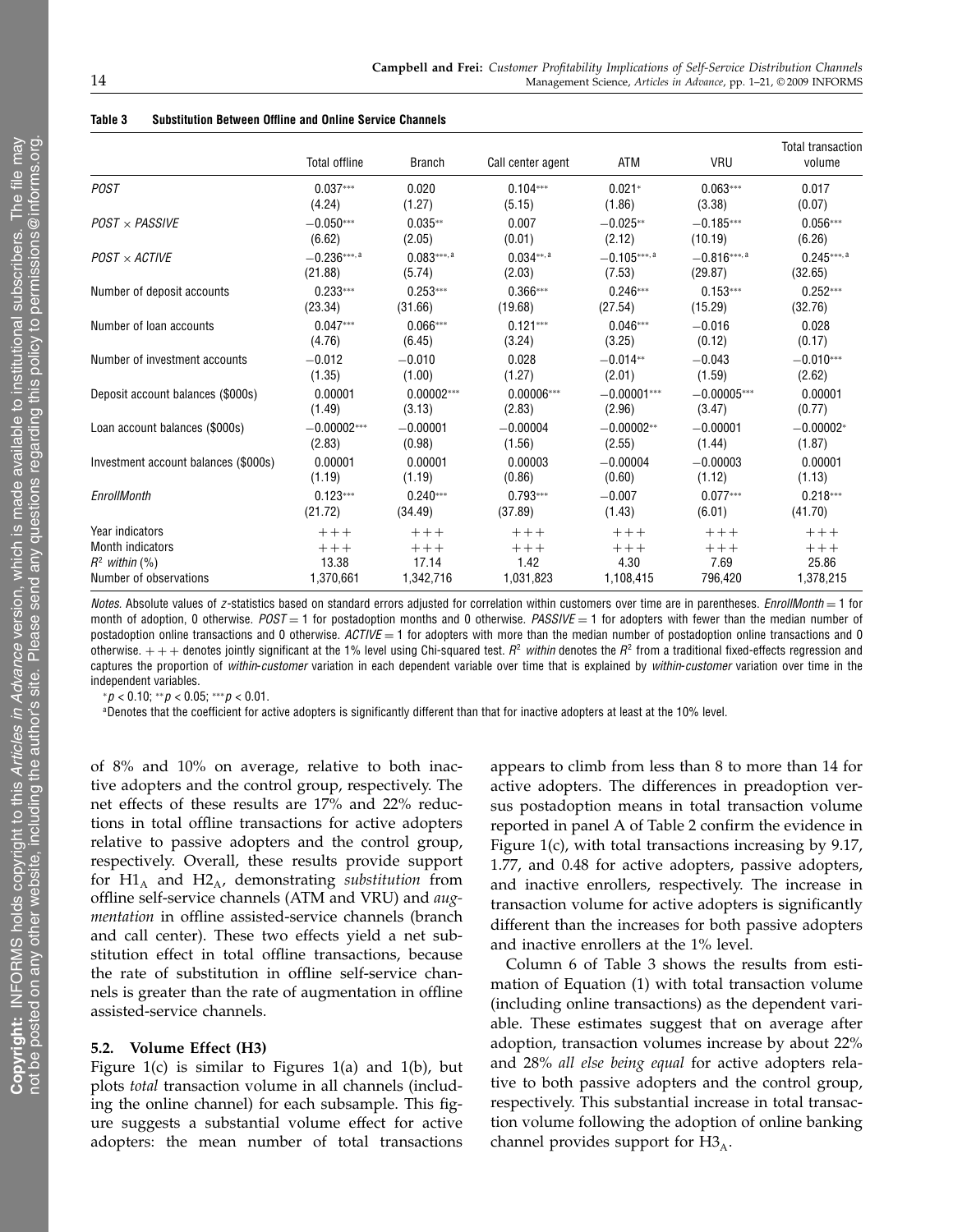### Table 4 Postadoption Trend Analysis of Substitution Between Offline and Online Service Channels

|                                      | <b>Total offline</b> | <b>Branch</b>  | Call center agent       | <b>ATM</b>      | VRU             | <b>Total transaction</b><br>volume |
|--------------------------------------|----------------------|----------------|-------------------------|-----------------|-----------------|------------------------------------|
| POST1                                | 0.055                | 0.037          | $0.082***$              | 0.026           | 0.103           | 0.003                              |
|                                      | (0.13)               | (0.43)         | (3.32)                  | (0.39)          | (0.09)          | (3.52)                             |
| POST1 x PASSIVE                      | 0.007                | $0.062***$     | $0.125***$              | 0.025           | $-0.096***$     | $0.082***$                         |
|                                      | (1.38)               | (4.94)         | (3.04)                  | (0.38)          | (6.26)          | (8.29)                             |
| $POST1 \times ACTIVE$                | $-0.098***$ , a      | $0.147***$ , a | $0.217***$ , a          | $-0.005***$ , a | $-0.541***$ , a | $0.343***$ , a                     |
|                                      | (13.65)              | (8.29)         | (5.44)                  | (2.63)          | (25.26)         | (38.26)                            |
| POST2                                | 0.041                | $-0.005$       | 0.109                   | 0.011           | 0.119           | 0.044                              |
|                                      | (0.87)               | (1.57)         | (0.33)                  | (1.67)          | (0.69)          | (1.43)                             |
| $POST2\times PASSIVE$                | $-0.011***$          | $0.056***$     | $-0.003$                | $0.011***$      | $-0.121***$     | $0.067***$                         |
|                                      | (4.02)               | (10.76)        | (0.23)                  | (2.81)          | (22.56)         | (4.97)                             |
| $POST2\times ACTIVE$                 | $-0.177***$ , a      | $0.126***$ , a | $0.092***$ , a          | $-0.049***$ , a | $-0.763***$ , a | $0.328***$ , a                     |
|                                      | (18.82)              | (6.49)         | (2.74)                  | (5.14)          | (27.97)         | (32.00)                            |
| POST3                                | $0.047***$           | $0.001***$     | 0.111                   | 0.012           | 0.137           | $0.045***$                         |
|                                      | (3.04)               | (3.27)         | (0.15)                  | (1.68)          | (1.45)          | (5.22)                             |
| $POST3\times PASSIVE$                | $-0.062***$          | $0.024***$     | $-0.044$                | $-0.021***$     | $-0.217***$     | $0.060***$                         |
|                                      | (8.55)               | (3.25)         | (1.01)                  | (3.21)          | (10.28)         | (3.53)                             |
| $POST3\times ACTIVE$                 | $-0.234***$ , a      | $0.079***$ , a | $0.049***$ , a          | $-0.091***$ , a | $-0.852***$ , a | $0.259***$ , a                     |
|                                      | (22.76)              | (3.29)         | (5.28)                  | (8.98)          | (28.50)         | (24.15)                            |
| POST4                                | $0.034***$           | $-0.015***$    | 0.10                    | $-0.001***$     | $0.128***$      | $0.031***$                         |
|                                      | (4.66)               | (4.01)         | (0.65)                  | (2.13)          | (3.14)          | (5.48)                             |
| $POS74\times PASSIVE$                | $-0.073***$          | $0.030***$     | $-0.039$                | $-0.038***$     | $-0.244***$     | $0.062***$                         |
|                                      | (8.87)               | (2.47)         | (0.88)                  | (3.80)          | (10.52)         | (4.59)                             |
| $POST4\times ACTIVE$                 | $-0.254***$ , a      | $0.054***$ , a | $0.036***$ <sup>4</sup> | $-0.112***$ , a | $-0.864***$ , a | $0.208***$ , a                     |
|                                      | (22.75)              | (2.43)         | (6.64)                  | (8.79)          | (27.67)         | (41.08)                            |
| Number of deposit accounts           | $0.238***$           | $0.256***$     | $0.372***$              | $0.259***$      | $0.152***$      | $0.261***$                         |
|                                      | (32.66)              | (31.55)        | (19.62)                 | (27.48)         | (15.22)         | (32.71)                            |
| Number of loan accounts              | $0.049***$           | $0.070***$     | $0.120***$              | $0.043***$      | $-0.003$        | $0.032***$                         |
|                                      | (4.91)               | (6.52)         | (3.34)                  | (3.34)          | (0.01)          | (4.33)                             |
| Number of investment accounts        | $-0.002$             | $-0.001$       | 0.016                   | $-0.029$        | $-0.017$        | $-0.002$                           |
|                                      | (1.33)               | (1.00)         | (1.31)                  | (1.48)          | (1.55)          | (0.86)                             |
| Deposit account balances (\$000s)    | 0.00002              | $0.00002***$   | $0.0004***$             | $-0.00007***$   | $-0.00003***$   | $0.00005***$                       |
|                                      | (1.61)               | (3.10)         | (2.80)                  | (3.00)          | (3.50)          | (1.65)                             |
| Loan account balances (\$000s)       | $-0.0002***$         | $-0.0002$      | $-0.0003$               | $-0.0003***$    | $-0.0001$       | $-0.0002***$                       |
|                                      | (2.95)               | (1.04)         | (1.63)                  | (2.62)          | (1.54)          | (2.18)                             |
| Investment account balances (\$000s) | $-0.00004$           | $-0.00003$     | 0.00001                 | $-0.00006$      | $-0.0005$       | $-0.00004$                         |
|                                      | (1.25)               | (1.20)         | (0.93)                  | (0.54)          | (1.26)          | (1.18)                             |
| EnrollMonth                          | $0.159***$           | $0.268***$     | $0.822***$              | $0.013***$      | $0.143***$      | $0.210***$                         |
|                                      | (21.72)              | (33.52)        | (37.43)                 | (2.45)          | (4.71)          | (32.71)                            |
| Year indicators                      | $+++$                | $+++$          | $+++$                   | $+++$           | $+++$           | $+++$                              |
| <b>Month indicators</b>              | $+++$                | $+++$          | $++++$                  | $+++$           | $+++$           | $+++$                              |
| $R^2$ within (%)                     | 14.90                | 19.80          | 1.50                    | 4.40            | 8.10            | 28.10                              |
| Number of observations               | 1,370,661            | 1,342,716      | 1,031,823               | 1,108,415       | 796,420         | 1,378,215                          |

Notes. Absolute values of z-statistics based on standard errors adjusted for correlation within customers over time are in parentheses. EnrollMonth = 1 for month of adoption, 0 otherwise. POST1, POST2, POST3, and POST4 = 1 for post adoption months  $1-3$ ,  $4-6$ ,  $7-9$ , and  $10-12$ , respectively, and 0 otherwise.  $PASSIVE = 1$  for adopters with fewer than the median number of postadoption online transactions and 0 otherwise.  $ACTIVE = 1$  for adopters with more than the median number of postadoption online transactions and 0 otherwise.  $++$  denotes jointly significant at the 1% level using Chi-squared test.  $R<sup>2</sup>$  within denotes the  $R^2$  from a traditional fixed-effects regression and captures the proportion of within-customer variation in each dependent variable over time that is explained by within-customer variation over time in the independent variables.

 $*$ \* $p$  < 0.05; \*\*\* $p$  < 0.01.

a Denotes that the coefficient for active adopters is significantlydifferent than that for inactive adopters at least at the 10% level.

### 5.3. Trends in Substitution, Augmentation, and Volume Effects

The substitution, augmentation, and volume effects documented in Tables 2 and 3 capture average changes in transaction behavior around enrollment in the online channel for passive and active adopters relative to the control group. However, they do not provide evidence on the extent to which these effects persist or change over time. To provide evidence on any potential trends in these various effects,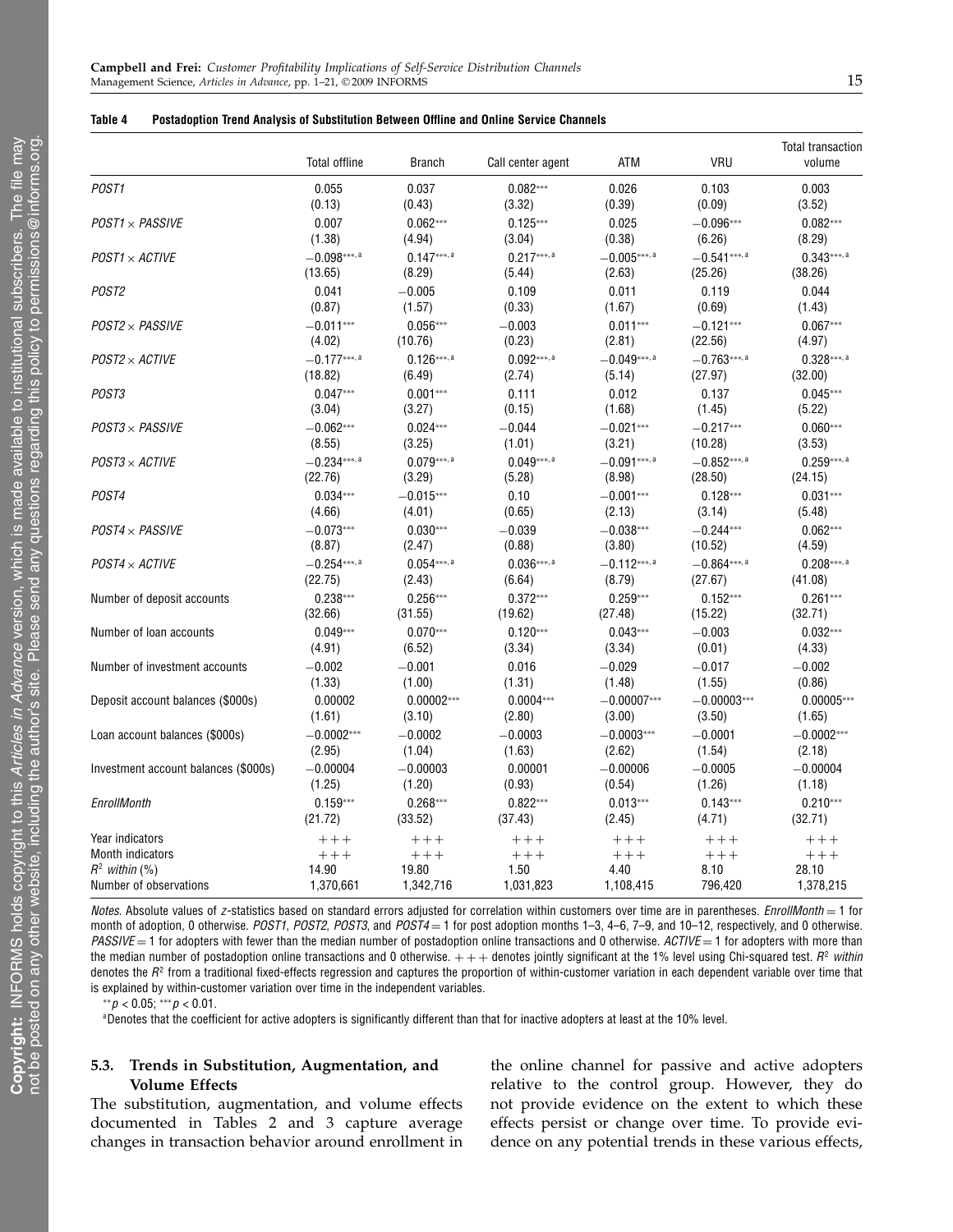we report results in Table 4 from estimation of a version of Equation (1) in which we replace the single POST indicator variable with four separate indicators, POSTk  $(k = 1, 2, 3, 4)$ , representing postonline-enrollment months 1–3, 4–6, 7–9, and 10–12, respectively.17 The pattern of the coefficient estimates on the *POSTk*  $\times$  *ACTIVE* coefficients ( $k = 1, 2, 3, 4$ ) in Table 4 suggests that the relative increase in branch and call center transactions (augmentation effects), the relative decrease in ATM and VRU transactions (substitution effects), and the relative increase in overall transaction volume (volume effect) for active adopters persist throughout the postadoption period.18

### 5.4. Cost Structure Implications of Substitution, Augmentation, and Volume Effects

The net cost implications of the substitution, augmentation, and volume effects documented above depend on the extent of upward or downward adjustment of resources to accommodate changes in transaction demand across channels. Based on internal activitybased costing studies of the level and cost of resources required to support transactions in different channels, National Bank estimates that when the cost of a transaction in the branch is normalized to be 1, the cost of supporting similar transactions in the call center, ATM, or online channel is 0.94, 0.31, 0.18, and 0.09, respectively.<sup>19</sup> Table 5 shows that taking the preadoption mean number of transactions by channel for active adopters as our benchmark, National Bank's transaction cost estimates, combined with the documented substitution, augmentation, and volume effects shown in Table 3, suggest that estimated

 $17$  Formally, this specification takes the following form:

$$
E(y_{it}) = \exp\left(\beta_0 + \sum_{k=1}^{4} [\beta_k POSTk_{it} + \beta_k^{Passive POSTk_{it}} \times PASSIVE_i + \beta_k^{Active POSTk_{it}} \times POSTk_{it} + \beta_k^{Active POSTk_{it}} \times ACTIVE_i\right) + \gamma EnrollMonth_{it} + X_{it} \delta + \alpha_i\right)
$$

.

<sup>18</sup> These coefficient estimates suggest that differences in branch and call center transactions for active adopters relative to passive adopters and the control group are declining over the sample period. To check this, we repeated the analyses in Table 4 using only the cohort of customers who signed up for the online channel during January 2006 and remained customers to the end of our sample period (May 2007). This is the group of customers for which we have the maximum postadoption observations (16 months). For this cohort, branch and call center transactions remain higher for active adopters relative to both passive adopters and the control group 13–16 months after adoption. Moreover, this relative difference in transaction activity in postadoption months 13–16 is not significantly different than the relative difference for postadoption months 10–12. Thus, we find no evidence that postadoption transaction levels in the branch channel for active adopters converge to the levels of either passive adopters or the control group.

 $19$  We normalize the estimated cost of a branch transaction to be 1 to maintain confidentiality of National Bank's cost-to-serve estimates.

Table 5 Estimate of Change in Normalized Cost to Serve for Active Adopters

| Channel       | Normalized<br>cost(S) | Preadoption<br>mean<br>transactions | Preadoption<br>normalized<br>$cost(\$))$ | Change $(\% )$ | Postadoption<br>normalized<br>$cost($)$ |
|---------------|-----------------------|-------------------------------------|------------------------------------------|----------------|-----------------------------------------|
| <b>Branch</b> | 1.00                  | 1.75                                | 1.75                                     | 9              | 1.90                                    |
| Call center   | 0.94                  | 0.31                                | 0.29                                     | 4              | 0.30                                    |
| ATM           | 0.31                  | 3.41                                | 1.06                                     | $-10$          | 0.95                                    |
| VRU           | 0.18                  | 2.9                                 | 0.52                                     | $-59$          | 0.21                                    |
| Online        | 0.09                  | 0                                   | 0.00                                     | N/A            | 0.90                                    |
| Total         |                       |                                     | 3.62                                     |                | 4.27                                    |

Notes. This table shows the estimated change in normalized cost to serve for the sample of active adopters. The unit cost of performing a transaction in each channel is normalized by the unit cost of a branch transaction to preserve confidentiality in National Bank's cost estimates. Preadoption mean transactions bychannel are taken from Table 2. The estimates of percentage change in transactions attributable to adoption of online banking for each channel are computed using the coefficient estimates from Table 3. The postadoption normalized cost estimate in the final column assumes the average level of monthly postadoption transactions for active adopters of 10 per month.

monthly cost to serve will increase by approximately 18% for the average active adopter after adopting the online channel. $20$ 

Although many of the costs associated with automated channels such as the ATM, VRU, and online banking are largely fixed in the short term, the levels of some costly resources required for these channels do adjust with customer transaction activity over the short to medium term. An increase in transactions at ATMs, for instance, requires more frequent cash replenishment activity. Also, deposits at ATMs consume central processing resources. As more customers sign up for the online channel, National Bank must increase call center staff to handle inquiries about the channel. In addition, National Bank's online channel stores up to 60 days of account activity for each account. Increases in the number of users and their associated transactions drive the need for more disk space to efficiently store all their information and to maintain service levels. As transaction demand in the online channel has grown over the last several years, National Bank has steadily invested in increasing storage and processing capacity in the online banking channel.

However, other costs, such as equipment and occupancy, are fixed in the short term. Even if transactions shift from offline to online banking channels, National Bank will only realize the cost savings from this shift

 $\geq$ 

 $20$  Note that these cost estimates are not confounded with capacity utilization. Our research site allocates costs based on estimates of transaction capacity rather than actual volume. Therefore, unit cost estimates remain constant regardless of capacity utilization. Proponents of this approach argue that it provides a better picture of the costs of resources used versus the cost of unused capacity—with the latter including any costs from actual transaction volumes being lower than transaction capacity (Cooper and Kaplan 1999).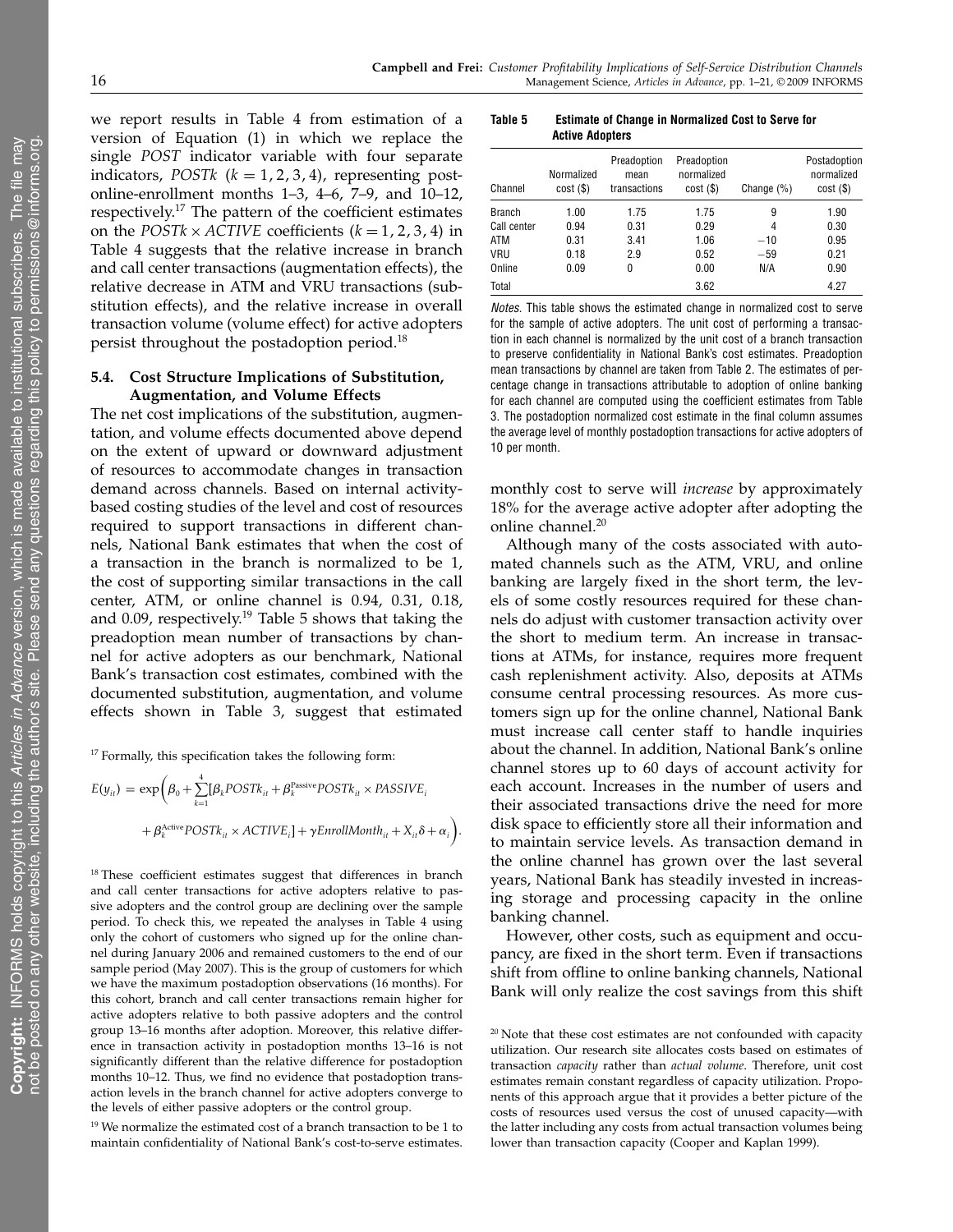if it can eliminate unused resources in the offline channels. Likewise, costs will only increase if capacity is adjusted upward in channels that experience an increase in demand for transactions. By including short-term fixed costs in the unit transaction cost estimates, executives at National Bank are implicitly assuming that resources will be adjusted upward or downward over the medium to long term in response to changes in transaction activity. These unit costs may overstate any cost savings from shifting transactions to the online banking channel if the corresponding resources are not shifted. Similarly, they may overstate any cost increases caused by increased demand for transactions in the online channel if resources used to support this channel remain fixed as transaction demand grows. However, this latter case seems unlikely, given the patterns of increasing investment in storage and processing capacity in the online banking channel commensurate with increasing demand for transactions in this channel.<sup>21</sup> Overall, our estimates suggest that increased transaction activity in the online channel, coupled with small rates of substitution from other self-service channels (ATM and VRU) and small rates of augmentation in assistedservice channels (branch and call center), combine to yield a substantial increase in overall demand for service transactions ("volume effect") and a net increase in customer-level cost of service around the adoption of the online banking channel.

### 5.5. Customer Profitability (H4)

Panel B of Table 2 contains estimates of differences in mean customer profitability before and after enrollment in the online banking channel for inactive enrollers, passive adopters, and active adopters. These estimates provide no evidence of any change in profitability corresponding to the adoption of online banking. All groups show an increase in profitability around enrollment in the online banking channel. However, in no case is this change significantly different than 0 at conventional levels. Moreover, although the change in profitability for active and passive adopters is smaller than the corresponding change for inactive enrollers, none of these changes is significantly different from another at the 10% level.

Turning to our formal tests of H4, column 1 of Table 6 shows results from the estimation of Equation (2). The coefficient estimates on the *POST*  $\times$ PASSIVE and POST × ACTIVE indicators demonstrate that after adoption of the online channel, customer

| Table 6 | <b>Effects of Online Adoption on Customer Profitability</b> |  |  |
|---------|-------------------------------------------------------------|--|--|
|         |                                                             |  |  |

|                                        | (1)        | (2)         |
|----------------------------------------|------------|-------------|
| $PROFIT_{t-1}$                         | $0.026***$ | $0.026***$  |
|                                        | (91.94)    | (93.44)     |
| POST                                   | 0.681      |             |
|                                        | (0.39)     |             |
| $POST \times PASSIVE$                  | $-1.41**$  |             |
|                                        | (2.19)     |             |
| $\mathit{POST} \times \mathit{ACTIVE}$ | $-1.21**$  |             |
|                                        | (2.12)     |             |
| POST1                                  |            | 0.618       |
|                                        |            | (0.22)      |
| $\mathit{POST1}\times\mathit{PASSIVE}$ |            | 0.319       |
|                                        |            | (0.31)      |
| $\mathit{POST1}\times\mathit{ACTIVE}$  |            | 1.067       |
|                                        |            | (1.47)      |
| POST2                                  |            | 0.290       |
|                                        |            | (0.35)      |
| $\mathit{POST2}\times\mathit{PASSIVE}$ |            | $-1.349$    |
|                                        |            | (0.75)      |
| $\mathit{POST2}\times\mathit{ACTIVE}$  |            | $-0.447$    |
|                                        |            | (0.24)      |
| <i>POST3</i>                           |            | 0.421       |
|                                        |            | (0.08)      |
| $POST3\times PASSIVE$                  |            | $-2.598***$ |
|                                        |            | (2.58)      |
| POST3 $\times$ ACTIVE                  |            | $-2.112***$ |
|                                        |            | (2.80)      |
| POST4                                  |            | 1.232       |
|                                        |            | (0.04)      |
| $POS74\times PASSIVE$                  |            | $-2.567***$ |
|                                        |            | (2.62)      |
| $POS74\times$ ACTIVE                   |            | $-2.297*$   |
|                                        |            | (1.74)      |
| EnrollMonth                            | $-2.99***$ | $-2.952***$ |
|                                        | (8.21)     | (6.95)      |
| Constant                               | 15.96***   | 19.93***    |
|                                        | (20.23)    | (9.70)      |
| Year indicators                        | $+++$      | $+++$       |
| <b>Month indicators</b>                | $++++$     | $+++$       |
| $R^2$ within $(\%)$                    | 81         | 83          |
| Number of observations                 | 1,199,206  | 1,199,206   |

Notes. Absolute values of t-statistics based on standard errors adjusted for correlation within customers over time are in parentheses.  $EnrollMonth = 1$ for month of adoption, 0 otherwise.  $POST = 1$  for postadoption months and 0 otherwise. POST1, POST2, POST3, and  $POST4 = 1$  for postadoption months 1–3, 4–6, 7–9, and 10–12, respectively.  $PASSIVE = 1$  for adopters with fewer than the median number of postadoption online transactions.  $ACTIVE = 1$  for adopters with more than the median number of postadoption online transactions.  $++$  denotes jointly significant at the 1% level using Chi-squared test.  $R^2$  within denotes the  $R^2$  from a traditional fixed-effects regression and captures the proportion of within-customer variation in each dependent variable over time that is explained by within-customer variation over time in the independent variables.

 ${}^*p$  < 0.10;  ${}^{**}p$  < 0.05;  ${}^{***}p$  < 0.01.

 $21$  For the two years preceding this study, the total number of transactions performed in the online banking channel grew by 150%, while total costs attributed to the channel increased by 50%. This is consistent with the presence of some short-run fixed costs coupled with a nontrivial upward adjustment of resources commensurate with increased demand for transactions in the channel.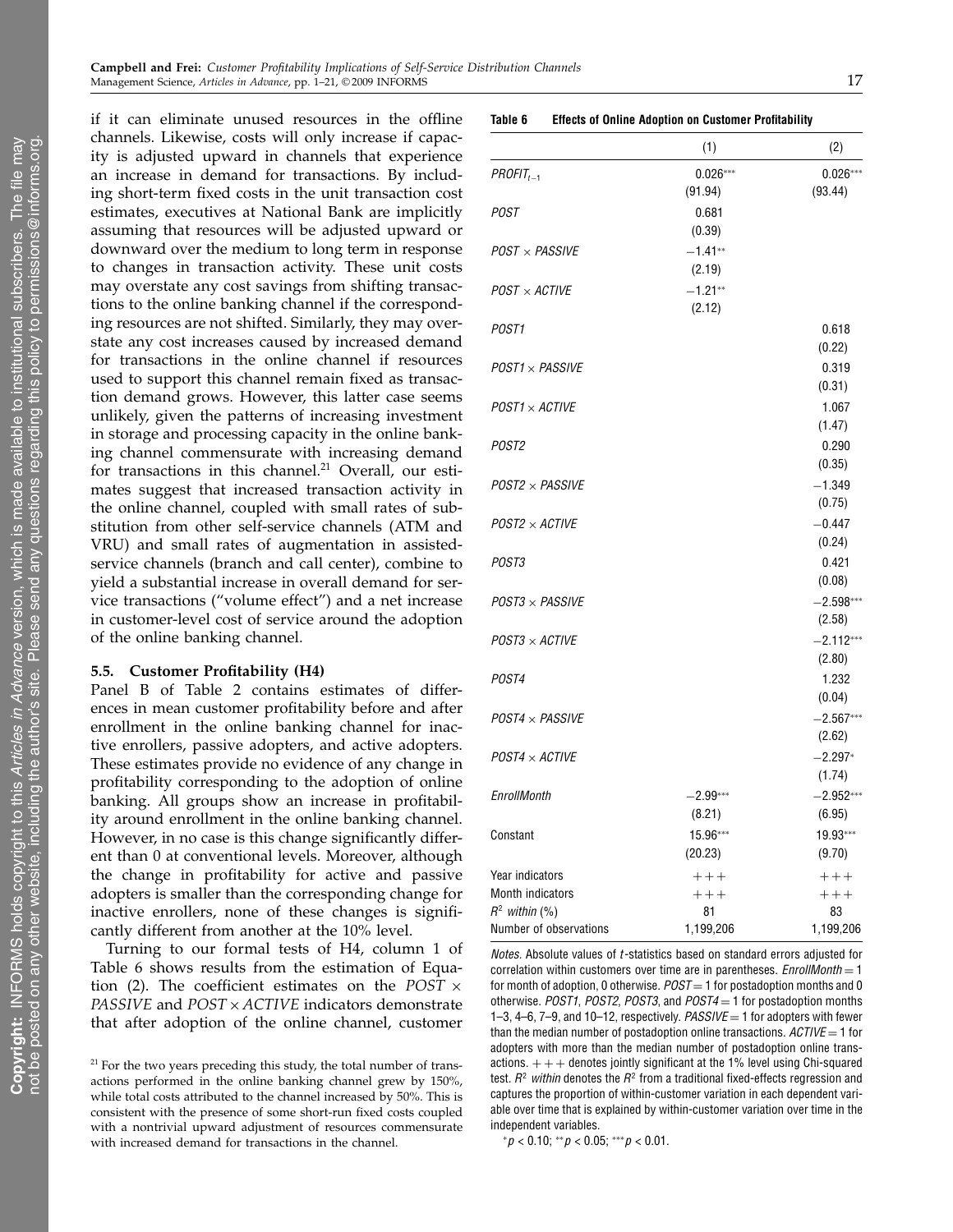profitability decreases for both passive and active adopters relative to the control group (coefficients  $=$  $-1.41$ ,  $-1.21$ ;  $p < 0.05$ ). Taking the preadoption mean levels of profitability for passive and active adopters reported in Table 2 as our benchmark, these negative coefficient estimates suggest that monthly customer profitability will decline on average by approximately  $6\%$  for both groups relative to the control group after adoption of the online channel. Results from estimation of an alternative version of Equation (2) in which we replace the single POST indicator variable with four separate indicators, *POSTk*  $(k = 1, 2, 3, 4)$ , representing post-online-enrollment months 1–3, 4–6, 7–9, and 10–12, respectively, are reported in column 2. Taking the preadoption mean levels of profitability for passive and active adopters reported in Table 2 as our benchmark, the pattern of the coefficient estimates on the *POSTk* × *ACTIVE* coefficients ( $k = 1, 2, 3, 4$ ) suggests that the relative decline in profitability for passive and active adopters takes at least six months to materialize and that profitability will decline by approximately 11% for both groups relative to the control group within 10–12 months of adoption of the online channel. Overall, these results raise the possibility of the online channel allowing more efficient money management by customers, with the net effect of reducing fees paid to the bank and/or requiring higher (lower) rates of interest to be paid on deposit (loan) accounts.<sup>22</sup>

### 5.6. Retention (H5)

Table 7 contains summary statistics for the December 2003 cross-sectional sample of online and offline customers for use in our retention analyses. Before turning to our formal tests of H5, several observations about the data in Table 7 are worth noting. Simple comparisons of means between online and offline customers reveal that online customers tend to be younger, have less tenure with the bank, hold more deposit and loan accounts and fewer investment accounts, and—most interestingly—tend to have higher profitability than offline customers on average. All differences in means between online and offline customers in Table 7 are significant ( $p < 0.10$ ) in all cases using two-tailed  $t$ -tests). Consistent with prior studies (Hitt and Frei 2002, Xue et al. 2007), the statistics reported in Table 7 provide evidence that online customers are different than offline customers along a variety of dimensions. However, our tests of

Table 7 Descriptive Statistics by Online Status for a Random Sample of Customers as of January 2004

|                               |       | Offline customers<br>$(N = 69, 871)$ |        | Online customers<br>$(N = 30, 129)$ |
|-------------------------------|-------|--------------------------------------|--------|-------------------------------------|
|                               | Mean  | Std. dev.                            | Mean   | Std. dev.                           |
| Retention-1 year              | 0.86  | 0.35                                 | 0.90   | 0.30                                |
| Retention-2 years             | 0.78  | 0.42                                 | 0.84   | 0.37                                |
| Retention-3 years             | 0.71  | 0.45                                 | 0.79   | 0.41                                |
| Tenure                        | 10.33 | 12.25                                | 8.29   | 7.54                                |
| Age                           | 45.34 | 20.77                                | 38.90  | 13.79                               |
| Number of deposit products    | 1.02  | 0.97                                 | 1.79   | 1.23                                |
| Number of loan products       | 0.32  | 0.58                                 | 0.53   | 0.75                                |
| Number of investment products | 0.11  | 1.94                                 | 0.04   | 0.30                                |
| Deposit account balances      | 8,781 | 53.778                               | 10,530 | 58,718                              |
| Loan account balances         | 3.240 | 17.911                               | 4.127  | 19,487                              |
| Investment account balances   | 1,935 | 29,204                               | 483    | 6,587                               |
| Annual customer profitability | 196.8 | 1,056                                | 217.9  | 1,037                               |

*Notes.* "Offline" customers  $=$  customers who have not adopted online banking as of December 2003; "online" customers  $=$  customers who have adopted the online channel as of December 2003. All differences in means between these groups are significant at least at the 10% level using t-tests.

H1–H4 suggest that these performance-related differences are the result of preexisting differences in the online and offline customer populations rather than the result of behavioral change due to the adoption of online banking. Our tests of H1–H4 provide evidence that customers adopting and using the online channel become more costly to serve in the longrun and less profitable in the shortrun, even before considering the allocation of transaction costs. Whether these effects are in any way compensated by increased retention of a relatively profitable segment of customers depends on the relationship between customer retention and the use of the online channel.

Table 7 demonstrates that one-, two-, and three-year retention rates for online customers are significantly higher than those for offline customers (all differences significant at the 1% level). Within three years, 79% of online customers remain with the bank, whereas only 71% of offline customers do so. However, as noted above, online customers are systematically different than offline customers in ways that may be associated with these differential retention rates independent of the use of online banking (e.g., holding more products). We control for these observed differences in our estimation of Equation (3).

The first columns in Table 8 show the results from estimating Equation (3) using one-, two-, and threeyear retention rates, respectively. After controlling for tenure, age, number/type of products, balances, and competition in the local market area, use of the online channel is positively and significantly associated with one-, two-, and three-year retention rates at the 1% level. To benchmark the estimated coefficients, the

<sup>&</sup>lt;sup>22</sup> We reran the analysis of customer profitability on the set of customers who experienced no change in their product portfolio over the sample period and found substantively similar results. This suggests that our finding of a reduction in customer profitability associated with increased postadoption use of the online channel is not due to customers simply shifting balances into products with higher unit costs, but is more likely due to such revenue effects.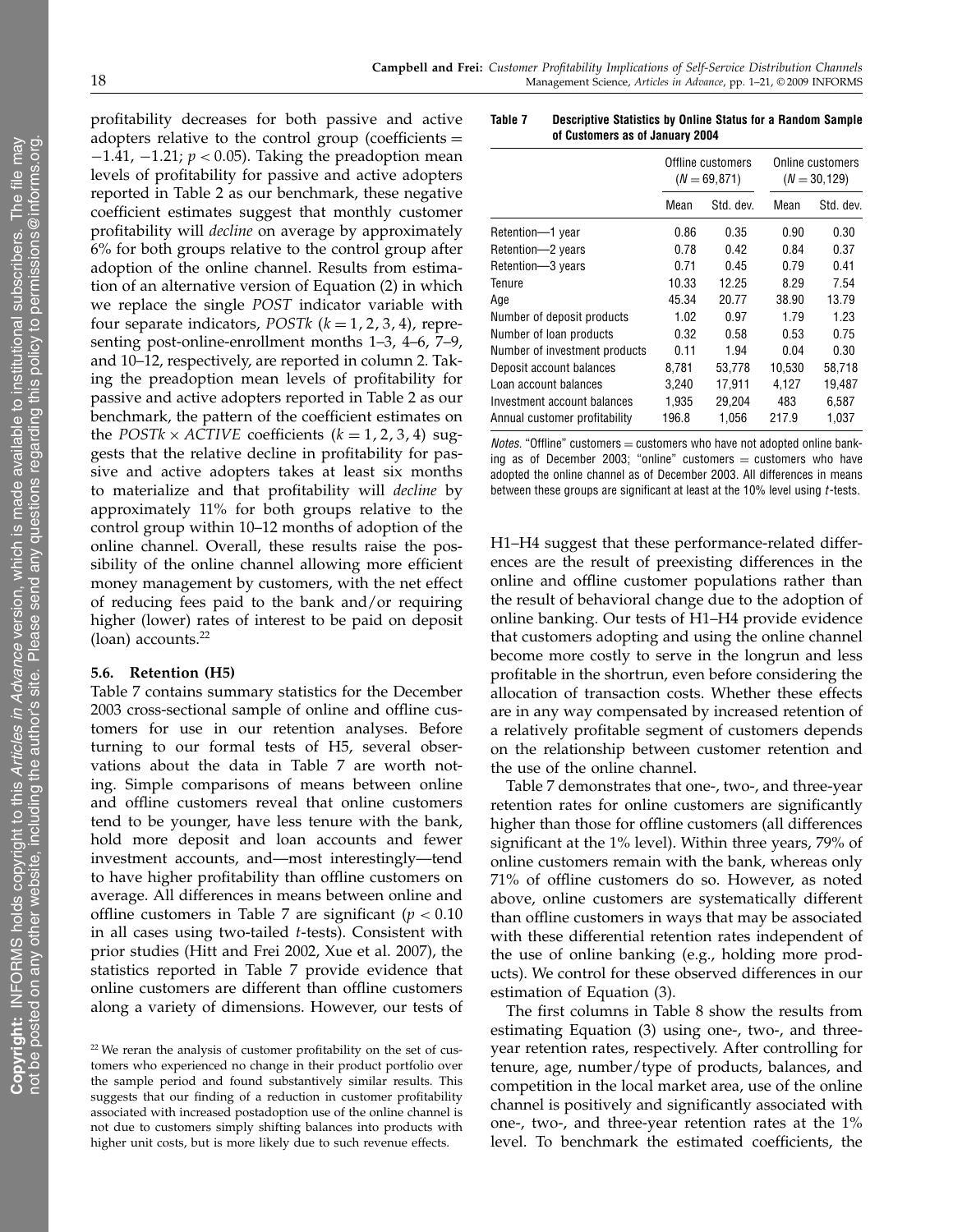| 00361 VGU AL TGAI-LIIU 2000, 2004, 2000, ANU 2000 |              |                                   |              |                     |
|---------------------------------------------------|--------------|-----------------------------------|--------------|---------------------|
|                                                   |              | Marginal effects probit estimates |              |                     |
|                                                   | Retention    | Retention                         | Retention    | Self-selection test |
|                                                   | 1 year       | 2 years                           | 3 years      | 2SLS                |
| <b>ONLINEUSE</b>                                  | $0.001***$   | $0.001**$                         | $0.002***$   | $0.002**$           |
|                                                   | (2.76)       | (2.32)                            | (3.62)       | (2.04)              |
| <b>TENURE</b>                                     | $0.003***$   | $0.005***$                        | $0.005***$   | $0.005***$          |
|                                                   | (17.98)      | (23.86)                           | (23.91)      | (16.89)             |
| AGE                                               | $-0.001***$  | $-0.001***$                       | $-0.001***$  | $-0.001***$         |
|                                                   | (4.66)       | (6.47)                            | (9.28)       | (3.32)              |
| Number of deposit                                 | $0.052***$   | $0.070***$                        | $0.076***$   | $0.061***$          |
| products                                          | (36.22)      | (40.64)                           | (40.98)      | (9.00)              |
| Number of Ioan                                    | $0.039***$   | $0.048***$                        | $0.053***$   | $0.041***$          |
| products                                          | (18.37)      | (18.61)                           | (18.74)      | (7.79)              |
| Number of investment                              | $-0.001$     | $0.023***$                        | $0.014***$   | $0.008**$           |
| products                                          | (0.28)       | (5.25)                            | (3.64)       | (2.56)              |
| Deposit account                                   | $0.0001***$  | $0.0001***$                       | $0.0001***$  | 0.0001              |
| balances (\$000s)                                 | (2.83)       | (2.88)                            | (2.69)       | (0.23)              |
| Loan account                                      | $-0.0002***$ | $-0.0004***$                      | $-0.0006***$ | $-0.0007***$        |
| balances (\$000s)                                 | (4.68)       | (6.52)                            | (7.19)       | (5.20)              |
| Investment account                                | 0.00007      | 0.00008                           | 0.00006      | $-0.00006$          |
| balances (\$000s)                                 | (1.48)       | (0.41)                            | (0.74)       | (0.47)              |
| <b>COMPETITION</b>                                | $-0.047***$  | $-0.076***$                       | $-0.067***$  | $-0.075**$          |
|                                                   | (4.54)       | (5.79)                            | (4.53)       | (2.21)              |
| Psuedo $R^2$ (%)<br>Adjusted $R^2$ (%)            | 6.1          | 6.1                               | 5.2          | 4.9                 |

#### Table 8 Marginal Effects Probit Estimates of Retention with Online Status Using Cross-Sectional Sample of 100,000 Customers Observed at Year-End 2003, 2004, 2005, and 2006

Notes. Absolute values of t-statistics are in parentheses. Estimated coefficients reported as marginal effects at the mean value of all variables.  $ONLINEUSE = average$  number of online transactions performed by the customer per month during 2003. TENURE = length of time (in years) since customer established first account relationship with the bank, measured as of year end 2003.  $AGE = age$  of customer (in years) measured as of year-end 2003. COMPETITION = percentage of deposits controlled by other banks in the market in which the customer resides.

∗∗p < 0.05; ∗∗∗p < 0.01.

unconditional probability of retention in three years for offline customers in the sample is  $71\%$ , representing a three-year customer attrition rate of 29%. Our estimates suggest that an active online customer, averaging approximately 10 transactions per month, would have a 2% higher three-year retention rate than an offline customer, all else being equal. This represents a 7% (0.02/0.29) decrease in the attrition rate.

The results from estimation of (4) via two-stage least squares are shown in the last column of Table 8. For brevity, we only report results using three-year retention rates, because results are qualitatively similar for one- and two-year retention rates. The twostage estimate of the ONLINEUSE coefficient remains positive, significant, and similar in magnitude to the marginal effects probit estimates even after controlling for self-selection into the online channel. This result suggests a potential causal link between online banking and customer retention and points to customer retention as an important value driver for the self-service channel of online banking.

| Table 9 | <b>Market Share and Online Banking Penetration</b> |
|---------|----------------------------------------------------|
|         | <b>Market-Level Regressions on Cross-Sectional</b> |
|         | <b>Sample of 369 Banking Markets</b>               |

|                | Dependent variable = <i>MarketShare</i> <sub>t+1</sub> |           |  |
|----------------|--------------------------------------------------------|-----------|--|
|                | Levels                                                 | Changes   |  |
| MarketShare,   | $0.939***$                                             | $0.291*$  |  |
|                | (105.37)                                               | (1.88)    |  |
| OnlineRate,    | $0.025**$                                              | $0.021**$ |  |
|                | (2.25)                                                 | (2.12)    |  |
| Constant       | $-0.003$                                               | $-0.002$  |  |
|                | (0.89)                                                 | (1.07)    |  |
| Adjusted $R^2$ | 0.97                                                   | 0.02      |  |

Notes. Absolute values of t-statistics are in parentheses.  $MarketShare = share of deposits in banking market controlled by$ National Bank. OnlineRate  $=$  proportion of National Bank accounts that are linked to the online banking channel in a market. " $t$ " = 2004. Column 2 reports estimates of a changes specification where the change in MarketShare from 2003 to 2004 is regressed on the changes in MarketShare and OnlineRate from 2002 to 2003.  $* p < 0.05; **p < 0.01.$ 

### 5.7. Market-Level Outcomes (H6)

Table 9 provides the results from estimation of Equation (5). Column 1 shows that increases in marketlevel online banking penetration rates among the firm's customer base (OnlineRate) are positively and significantly ( $p < 0.05$ ) associated with future market share even after controlling for current market share. Column 2 demonstrates that these findings hold when Equation (5) is estimated in first-differences, suggesting that the results are not caused by time-constantomitted correlated variables across markets.

The mean and standard deviation for OnlineRate in our sample are 33.8% and 14.3%, respectively. The mean change in OnlineRate in our sample from yearend 2003 to year-end 2004 is also approximately 14%. The coefficient estimates in columns 1 and 2 show that a change of 14% in *OnlineRate* in the current year is associated with an approximate 0.4% increase in market share the subsequent year. Though the magnitude of the relationship between market shares and online penetration rates appears small, it is worth noting that this increase compares relatively favorably against the average change in market shares for National Bank (−03% over the same period). Overall, the evidence in Table 9 provides support for the notion that online banking penetration is associated with market-level outcomes (H6).<sup>23</sup>

<sup>23</sup> Market shares and online penetration rates may share common unobserved trends over time, raising the possibility that our results are due to spurious correlation. However, our analysis has several features that substantially mitigate against this possibility. First, our analysis uses panel data rather than a single time series. The use of panel data over several markets lowers the possibility of spurious correlation, as trends vary over markets and therefore common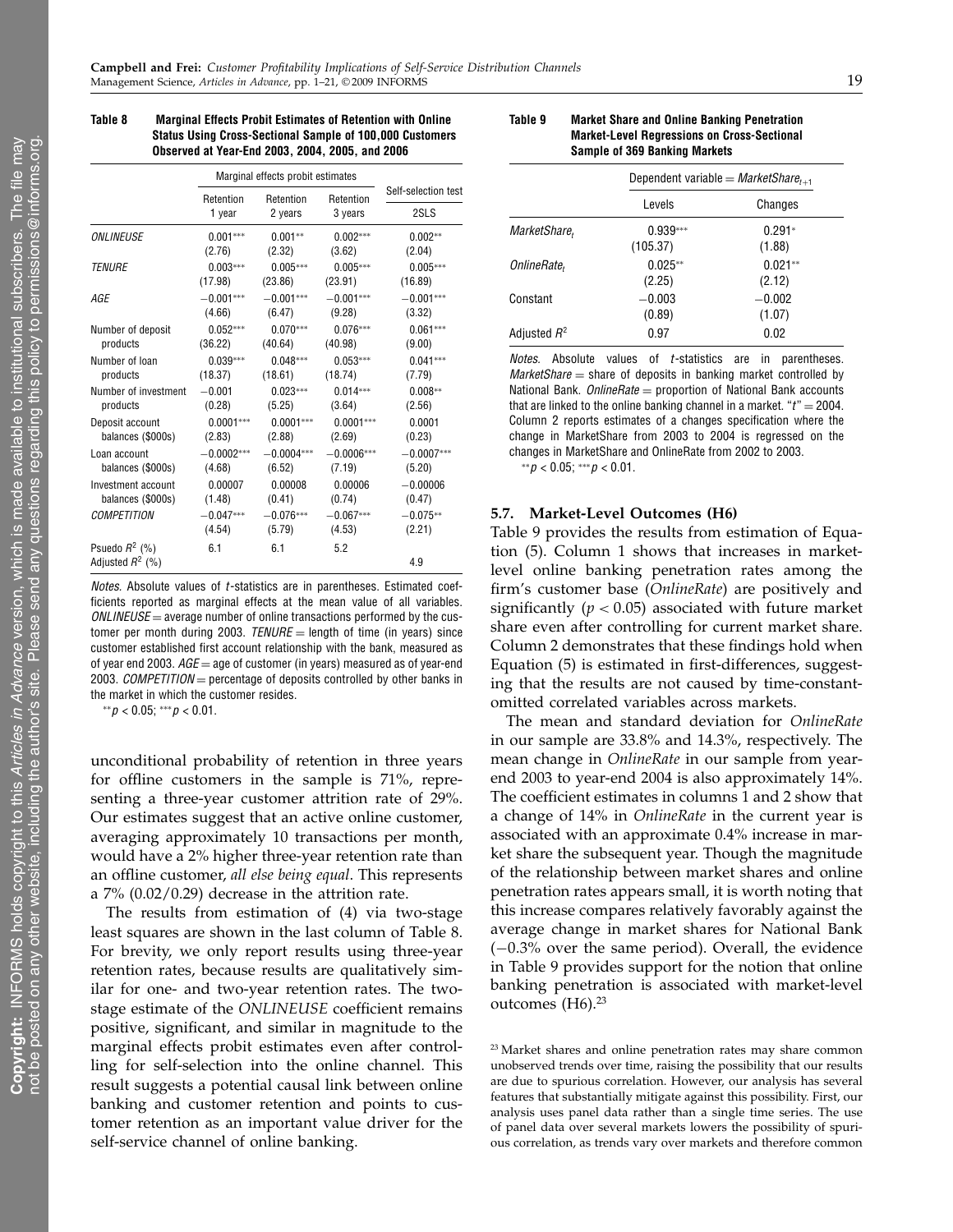The performance consequences of self-service delivery channels has been a relatively unexplored area in the prior literature in service operations and services marketing. In this paper, we investigate one self-service technology—online banking—that many firms are deploying with the aim of simultaneously achieving benefits in the form of lower service costs, increased revenues, and higher customer loyalty.

We find that customer adoption and use of online banking is associated with (1) substitution primarily from incrementally more costly self-service delivery channels (ATM and VRU); (2) augmentation of service consumption in more costly assisted-service delivery channels (branch and call center); (3) a substantial increase in total transaction volume; (4) an increase in estimated average cost to serve resulting from the combination of points  $(1)$ – $(3)$ ; and  $(5)$  a reduction in short-term customer profitability. However, we find that the use of online banking is associated with higher customer retention rates over one-, two-, and three-year horizons, with the association increasing in the length of the horizon. These latter findings hold even after controlling for self-selection into the online channel, suggesting the potential for a causal relationship between online banking and customer retention. We also find evidence that future market shares for our sample firm are systematically higher in markets with high contemporaneous utilization rates for online banking. This finding holds even after controlling for contemporaneous market share, suggesting it is not simply the result of increased market power leading to the acquisition of online banking customers.

These findings have a number of implications for service operations management research and practice. First, technologies that lower the firm's cost of service delivery also potentially alter the economics of service consumption from the customer's perspective. Our results suggest that this is an important consideration in evaluating the likely benefits of technology investments directed at service delivery. In our setting, lowering the customer's costs of interaction appears to have the unintended consequence of increasing service consumption and thus reducing estimated shortterm customer profitability.

Second, and more important, the result that the estimated long-run average cost to serve increases around the adoption and use of online banking suggests that traditional costing methods alone may not be appropriate for decision making in settings where customer interaction is important in determining cost. Accounting and operations management texts (Cooper and Kaplan 1999, Fitzsimmons and Fitzsimmons 2001) recognize the importance of considering customer interaction in the design of performance measurement systems in service firms. The results in this paper demonstrate that the overall cost impact of new service delivery technologies depends not only on the estimated unit cost of a service transaction using that technology but also on the effect of the technology on overall service consumption. Thus, the design of performance measurement systems for evaluating distribution strategies should explicitly consider how the use of one service delivery technology affects service consumption and costs across all delivery channels.

Finally, our results suggest that important tradeoffs may exist among multiple performance measures, such as short-term customer profitability, customer retention, and market share, highlighting the potential importance of a long-term "customer asset" view for evaluating investments in service delivery technologies (Hogan et al. 2002). In the context of online banking, our results suggest that customers may capture the gains from this technology in the short term but that these gains to the customer may translate into higher customer satisfaction and, in turn, higher customer retention rates. This could lead to potential long-term gains for firms. The provision of online banking services may be a competitive necessity, but many banks, including our research site, are allocating resources toward actively migrating customers to the online banking channel under the assumption that cost, revenue, and retention benefits will follow. When coupled with the finding in prior literature that more profitable customers tend to *select* into online banking (Hitt and Frei 2002), our results suggest that the primary benefit of the online banking channel may be in attracting and retaining more profitable customers rather than in increasing the profitability of existing customers.

#### References

- Anderson, T. W., C. Hsiao. 1982. Formulation and estimation of dynamic models using panel data. J. Econometrics 18 47–82.
- Ashenfelter, O., C. Rouse. 1998. Income, schooling, and ability: Evidence from a new sample of identical twins. Quart. J. Econom. 113(1) 253–284.
- Barczak, G., P. Scholder-Ellen, B. Pilling. 1997. Developing typologies of consumer motives for use of technologically based banking services. J. Bus. Res. 38(2) 131–139.

trends in the data are less likely to occur. Second, our results hold when transforming the data to first differences prior to estimation. First-differencing the data reduces the risk of spurious correlation that can arise in nonstationary time series. Finally, and perhaps most important, our analysis relates future market share to current online penetration rates after controlling for the current level of market share. That the relationship between current online penetration and future market share holds even after controlling for the contemporaneous correlation between current online penetration rates and current market share makes it unlikely that our results are driven by spurious correlation between these two series.